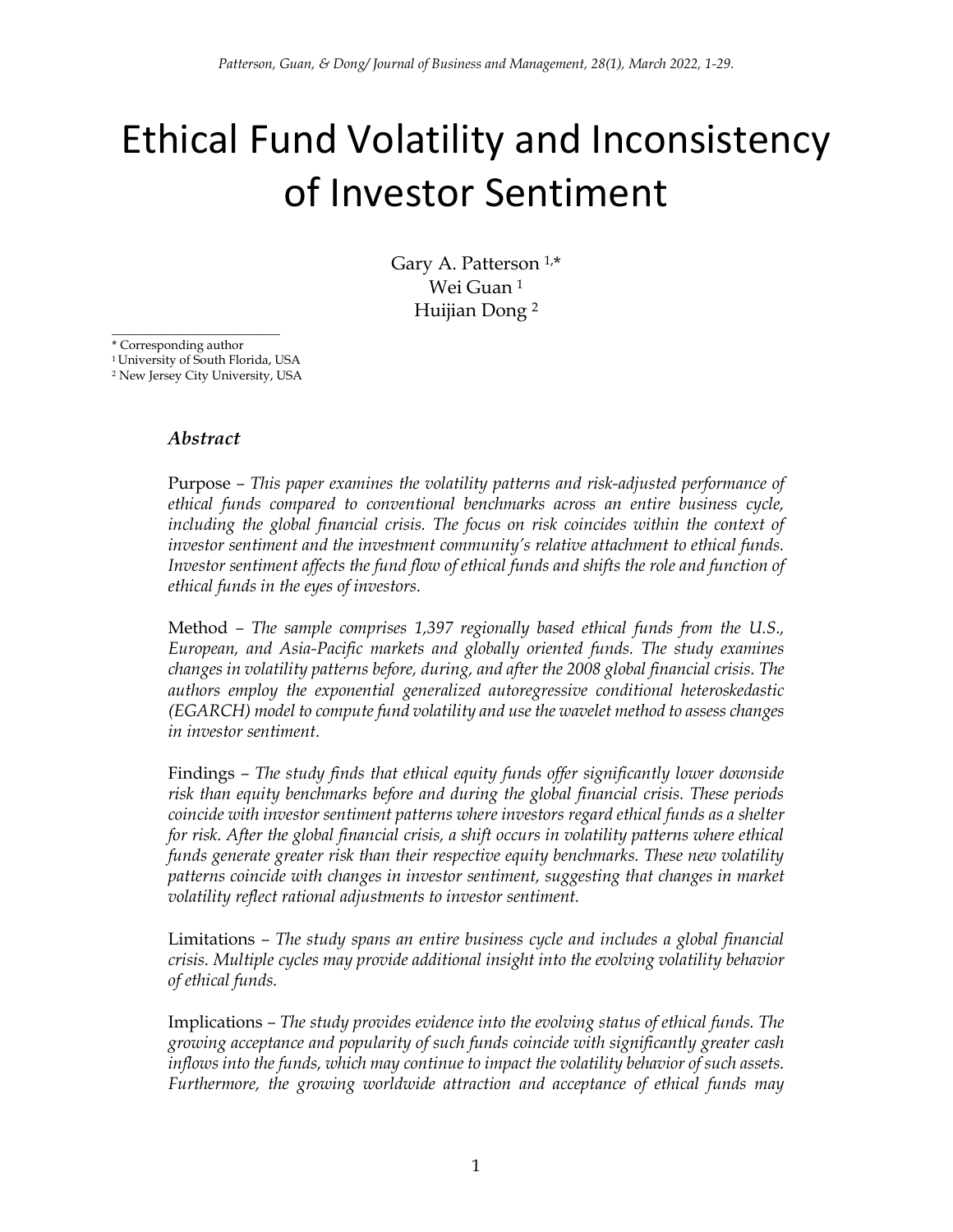*generate sufficient cash inflows so that these funds behave the same way as non-ethical funds in the future.*

Originality *– The study fills the ethical fund volatility research gap that focuses mainly on returns. This study proposes a fund volatility cycle that begins as premium assets with limited capital inflows and ends as commonly accepted assets with abundant capital inflow. To the best of the authors' knowledge, this is the first study to focus on the volatility patterns of ethical funds across a business cycle while incorporating changes in investor sentiment analyzed from a frequency domain perspective. In addition, this study uses a significantly larger sample of ethical funds than most studies of ethical funds, so its analysis spans major international markets to obtain regional variation and differences in systematic risk exposure.*

**Keywords:** ethical funds, volatility, performance, crisis, sentiment

**Reference** to this paper should be made as follows: Patterson, G. A., Guan, W., & Dong, H. (2022). Ethical fund volatility and inconsistency of investor sentiment. *Journal of Business and Management, 28*(1), March 2022, 1-29. DOI: 10.6347/JBM.202203\_28(1).0001.

#### **Introduction**

Investors increasingly engage in financial decisions that align with their social positions. They acquire holdings in mutual funds that perform positive or negative screening to include "ethical" industries and their corresponding companies. Earlier studies of ethical funds often emphasize the return performance measure in comparative analyses with conventional funds. These studies frequently ask whether limiting the investment universe compromises the portfolio's performance. For example, Trinks and Scholtens (2017) observe that investors incur opportunity costs by applying negative screening in Socially Responsible Investment (SRI) funds. On the other hand, Climent and Soriano (2011) investigate returns of U.S. green funds and find no differences in the latter period of their study. Thus, researchers propose a tradeoff between the benefit of not investing in the industries on the negative list versus the potential benefit of greater returns by not limiting the investment universe.

Studies focusing on the performance of ethical funds relative to conventional funds generate inconsistent findings. Cortez *et al.* (2009) evaluate ethical European funds and do not observe a tradeoff between a limited investment universe and reduced investment performance. Mansor and Bhatti (2011) observe mixed results when examining the fund performance measures of Islamic and conventional funds. These studies focus on funds' returns and monetary benefits rather than the uncertainty that a fund carries for the entire portfolio.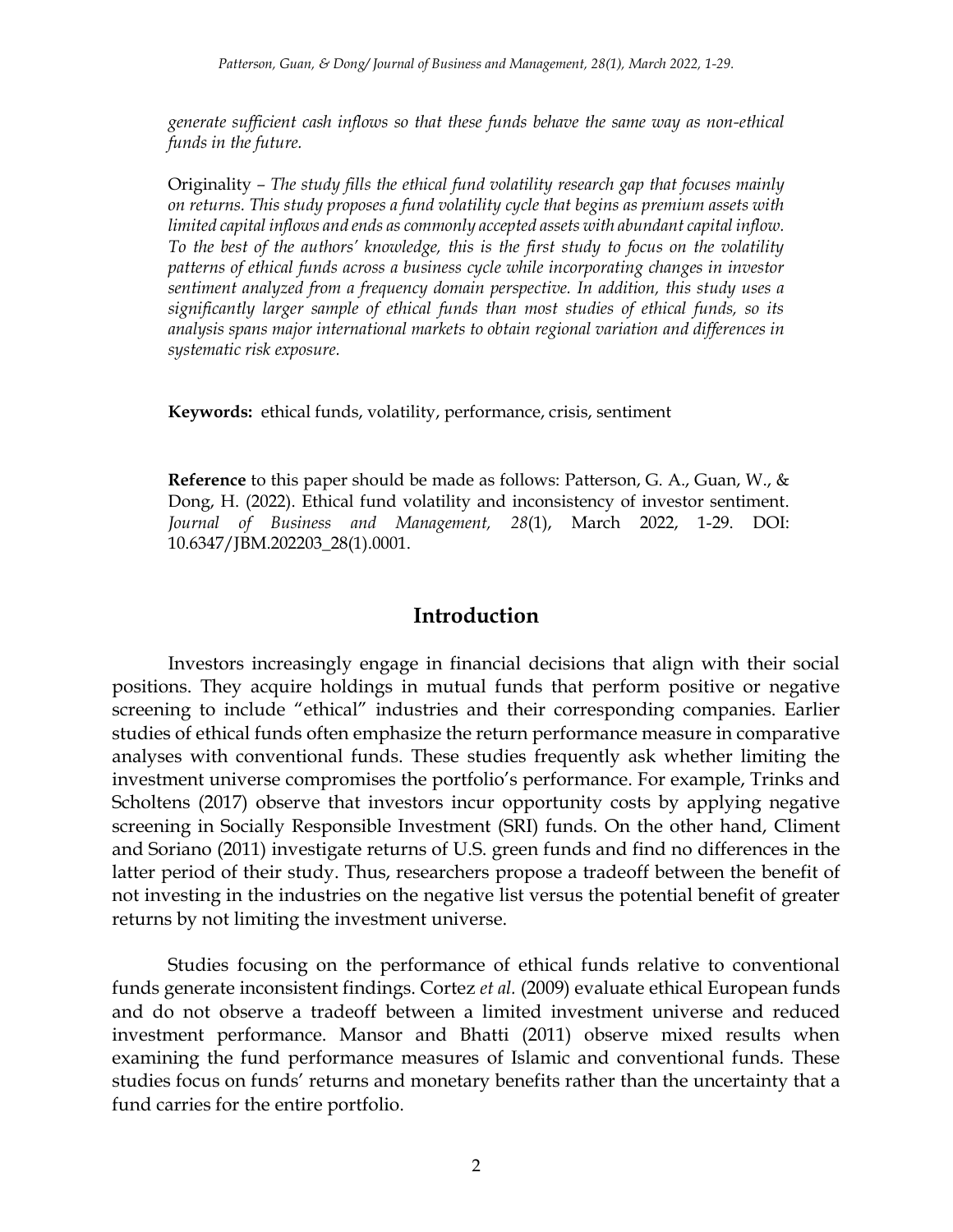Other studies produce results suggesting that ethical funds outperform other fund groups. Ooi and Lajbcygier (2013) find evidence of superior performance by SRI fund managers after they incorporate SRI investment constraints to recalibrate risk factors. Nofsinger and Varma (2014) observe that ethical U.S. funds outperform conventional funds during financial crises, primarily through the reduction of downside risk. Brzeszczyński and McIntosh (2014) and Wu *et al.* (2017) find that British ethical funds perform better even during economic crises. Finally, Wu *et al.* (2017) identify a superior recovery among ethical funds during the post-crisis period, though mixed results emerged during earlier expansionary periods. These studies prove that ethical funds do not underperform relative to unrestrictive funds.

Given inconsistent results from studies examining ethical fund performance, Rathner (2013) conducts a meta-analysis of 25 studies to detect trends. The review identifies that an emphasis on U.S. ethical funds increases (decreases) the overperformance (under-performance) of ethical funds relative to conventional peers. Later, Bertrand and Lapointe (2018) find that socially responsible firms comprise an underweighted component in risk-based portfolios. The authors suggest that one plausible explanation may be the lack of understanding of the components of ethical stock risk and volatility performance.

Despite the focus on the return performance of ethical funds, research has not devoted much attention to their volatility, though portfolio construction emphasizes the importance of minimizing portfolio variance while optimizing return performance. Studies such as Behr *et al.* (2013) and Hirshleifer *et al.* (2013) highlight the importance of asset variance during portfolio construction to obtain portfolio optimization. Jordan and Riley (2015) focus on the measurements of fund volatility and affirm that asset volatility, rather than the ability of fund managers, usually generates mutual fund alphas. Additionally, Moreira and Muir (2017) assert that constructing volatility-managed portfolios can enhance Sharpe ratios and produce large alphas to benefit mean-variance investors. In addition to the screening used to construct ethical funds, these studies of conventional funds support the investigation of ethical fund volatility.

Investors in ethical and conventional funds may be partially motivated by similar reasons, yet their behavior may reflect different emphases on sentiment, information, or attitude. Markowitz (1952) epitomizes the classic investment approach, focuses almost exclusively upon financial performance, and views investors as rational and wealth maximizing. Yet investors in ethical funds also emphasize environmental, societal, or governance criteria in their decisions which constrain the investment universe and expose themselves to the non-systematic risk and impact long-term performance. Laurel-Fois (2018) takes an alternative position and argues that screening enables managers of ethical funds to obtain more information than conventional fund managers since they construct their portfolios with ever-increasing selectivity to counter the diversification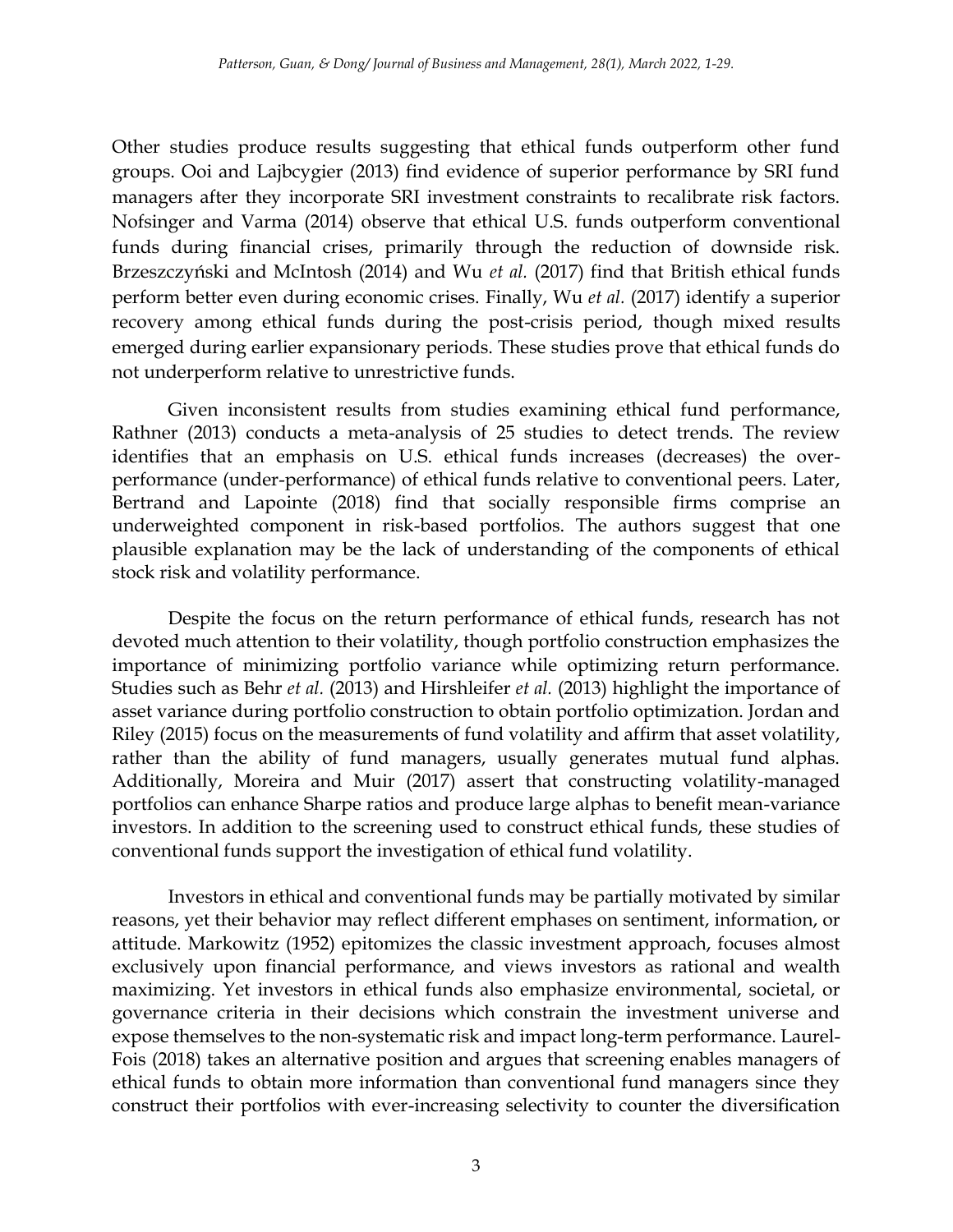challenges created by a smaller investment universe. Ballestero *et al.* (2012) attempt to balance the factors motivating ethical investors with a financial-ethical factor model where investors combine traditional financial goals and incorporate an ethical goal within the same utility framework. Their model extends to the socially responsible rating system of mutual funds, which forms a common basis in ethical investing.

The universe of ethical investors may contain significantly different participants with varying degrees of expertise, emphases on financial performance, and time horizon. Regardless of the diversity among ethical investors, U.S. SIF (2012) observes that ethical funds are establishing a significant presence in public market investments and that from 2001 to 2012, professionally managed assets in the U.S. aligned with an ethical basis grew 61.2% from \$2.32 trillion to \$3.74 trillion. Institutions own a significant portion of securities in developed markets, and given the importance of corporate security ownership, researchers such as Bushee (1998) and Cox and Wicks (2011) examine the attributes of different types of institutional owners. Bushee (1998) categorizes investment institutions as dedicated or transient. The greatest difference between these two groups is their investment time horizon and their accompanying trading patterns, which resonate with management decisions of firms in their holdings. For example, firms with high institutional ownership also have high turnover engage in lower R&D to reverse an earnings decline. Cox and Wicks (2011) identify investor demand for ethical securities as a part of the long-term factor in ownership while short-term market liquidity and portfolio construction needs comprise the other demand requirements. Cox and Wicks (2011) observe that dedicated institutions consider corporate responsibility as important as portfolio theory in security selection. Transient investors place the greatest emphasis on market liquidity and the least on ethical factors. Such differences in trading and holding patterns may impact the volatility of the investors' underlying assets.

Chen and Gavious (2015) examine the role ethical positions have on three types of investors: 1) the marginal investor trading shares on an exchange; 2) an investor making large transactions outside the exchange, e.g., merger and acquisition; and 3) the institutional investor. The authors observe that marginal investors place greater value on the social component of the investment, whereas the other two groups trading on better information do not believe that firms' ethical positions create greater profit potential. The findings suggest that the price premium of a firm's ethical position is driven by less informed marginal investors' emphasis on positive benefits to society that need not be linked directly with benefits to the firm.

Analysts often rely upon different theoretical frameworks to examine ethical investing. Market performance, with repeated over- and under-pricing, suggests that modern portfolio theory may not adequately explain the collective decisions of investors nor reflect their sentiment. Shefrin and Statman (2000) develop a behavioral portfolio theory (BPT) where investors make positive choices under uncertainty. Investors may construct a multi-layered portfolio with each layer addressing one of their goals, yet with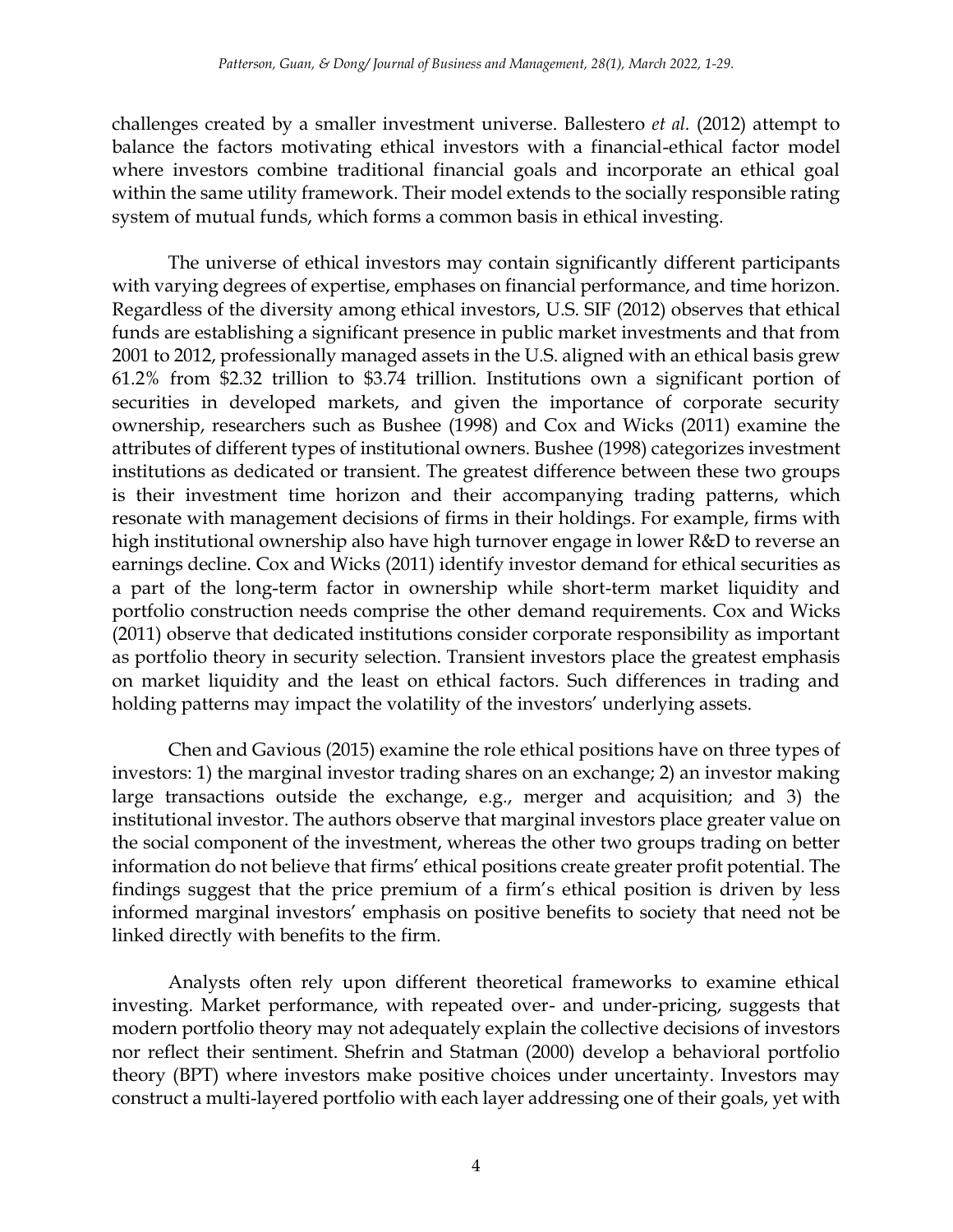minimal attention to the covariance between the layers. Investors may incorporate a broader group of factors instead of focusing on risk and return. Bilbao-Terol *et al.* (2016) argue that BPT and mental accounting help explain ethical investing and suggest that each layer in the BPT reflects a form of an individual mental account of the investors. Within each layer, investors establish parameters relevant to a specific ethical goal that may incorporate adherence toward risk and return. Such objectives may not construct portfolios that fit the efficient frontier, but they produce funds that attract a growing market of investors.

Our paper fills the gap in the literature that focuses on volatility from the scope of market divergence and the timing of financial performance. This study examines the risk behavior of ethical funds and compares this pattern to conventional equity benchmarks to determine if higher risk helps explain the return premium found within ethical equity funds and the impact of timing upon risk. We also place this analysis within the context of investor sentiment and the investment community's relative attachment to ethical funds. This study uses the term "ethical funds" loosely to include fund groups focusing on socially responsible or sustainable investing (SRI) or Environmental, Social, or Governance (ESG). We conduct this study across an entire global economic cycle: before, during, and after the 2008 global financial crisis. Additionally, we work with a much larger sample of funds than most studies and focus on funds trading in all major financial markets, so our study provides significant breadth and depth to analyzing ethical funds.

The contribution of this paper goes beyond filling the gap of ethical fund volatility left by the past literature that focuses mainly on fund returns. Our study also expands the discussion of volatility to the fund life and new financial instrument perspective. We propose a fund volatility cycle that initiates from premium assets with limited capital inflow and matures at widely accepted assets with abundant capital inflow. While previous studies take two snapshots during the asset life, namely, initiation and maturity, our study contributes their evolution to this field's research.

We observe that investors of ethical funds incur downside risks significantly lower than conventional benchmarks during the pre-crisis (expansionary) and financial crisis periods. Our tests also uncover regional differences in volatility patterns, so investors of ethical funds do not experience consistent benefits of lower risk geographically. We observe changes in investor sentiment across these periods, suggesting that investors experienced a high level of uncertainty during these periods and appeared to favor ethical funds initially during periods of greater uncertainty. These changes in investor sentiment coincide with the fluctuating performance pattern of ethical funds relative to their conventional benchmarks over the business cycle.

Our study identifies a reversal in the volatility patterns among ethical funds during the post-crisis period, where investors of ethical funds experience greater volatility than those of their conventional benchmarks. The ethical funds also show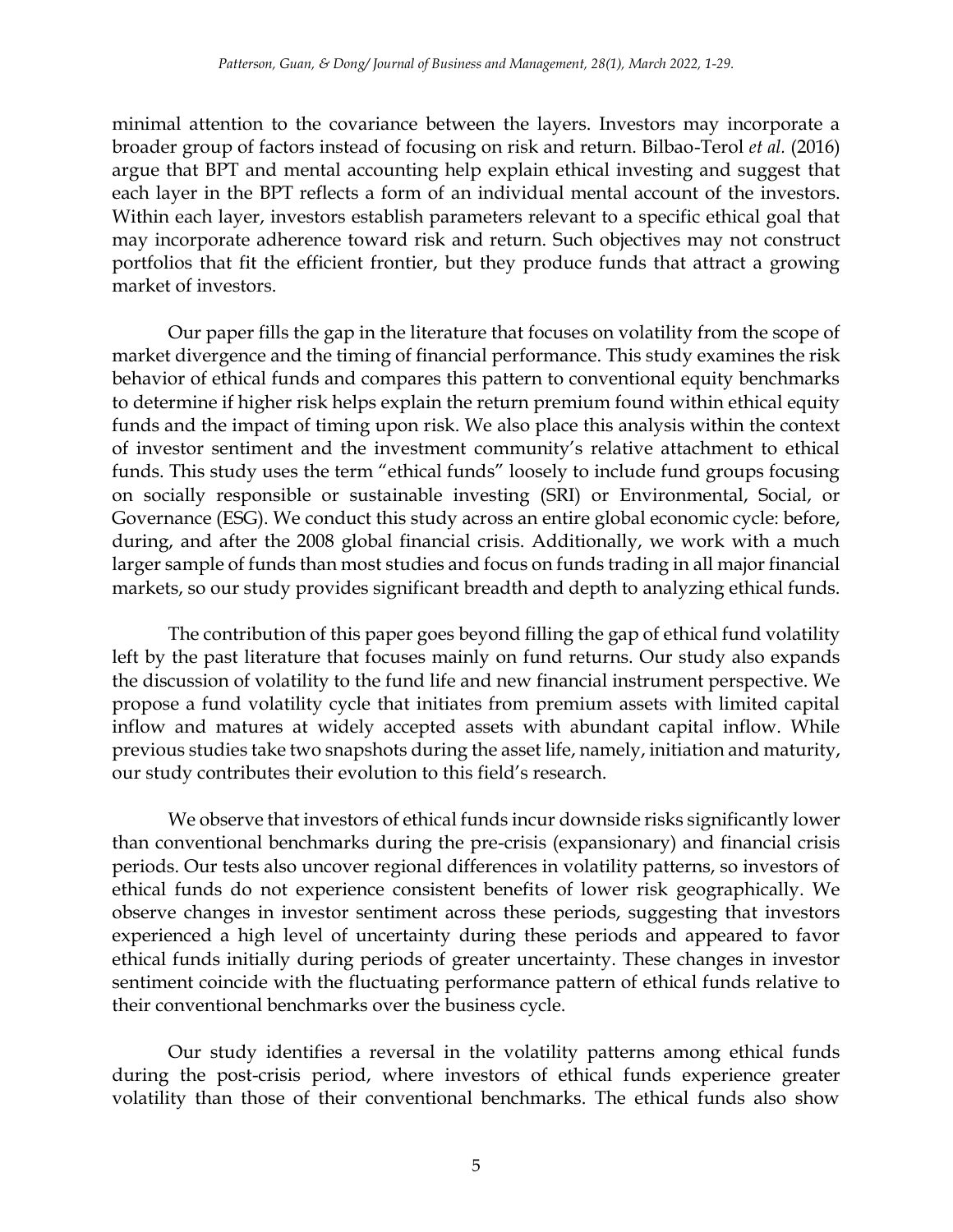greater regional variation in volatility in the post-crisis period than in the other periods in the study. These reversals occur along with an increase in the noise impacting investor sentiment after the financial crisis, indicating that investors no longer regard ethical funds as a shelter from market volatility. These findings concur with other studies. For example, Parida and Wang (2018) observe that funds flowing into ethical funds after the global financial crisis diminish relative to more conventional funds, which would impact volatility patterns. Lower capital inflows and the expansion of asset pools of ethical funds increase fund volatility due to greater asset concentration and limited capital budgets. The post-crisis sentiment decline exacerbates capital flow away from ethical funds to conventional funds, hence the high volatility of the ethical funds.

This paper continues as follows: Section 2 presents the data management for the research, including settings and rationale for the regional markets and sub-periods; Section 3 develops the hypotheses; Section 4 introduces the empirical findings; Section 5 concludes and provides potential areas for exploration with ethical funds; while Appendix A explains the computation of fund volatility with the exponential generalized autoregressive conditional heteroskedastic (EGARCH) model within the context of investor sentiment, the wavelet method, and the rationale of subperiods identification.

# **Data and Methodology**

This study examines ethical funds obtained from Thomson Reuters Lipper that are domiciled in the U.S., Europe, and Asia-Pacific regions and those having a global focus. The study spans over 3,388 trading days from January 2, 2001, to December 31, 2013. From a universe of 4,807 ethical funds, we eliminate those with short survival periods of less than four years in full records containing daily net asset value. It yields 2,850 funds with at least 1,042 trading days (about 4 years) of net asset value records. We emphasize equity funds and construct a final sample of 1,397 ethical equity funds after removing bond, money market, real estate, commodity, pure hedge and arbitrage, target maturity, and mixed asset funds. Using only equity funds, our volatility conclusions become consistent with the composites and components of our benchmark indices.

We compute the volatility performance from the daily net asset value data of the ethical funds in the sample. Following the conclusion of Hickey *et al.* (2015), which argues that the number of assets in a fund portfolio selection universe is irrelevant to its performance, our study does not apply additional filters on the number of holdings of each mutual fund. Specifically, we estimate two versions of fund volatility for comparative purposes: 1) the EGARCH model proposed by Nelson (1991), with modifications from Ederington and Guan (2005, 2010); and 2) the simple estimated volatility from the standard deviation of daily fund returns. Furthermore, we capture volatility performance of funds from two dimensions: 1) geographical, including regional areas of the U.S., Europe, and Asia-Pacific as well as global; and 2) chronological,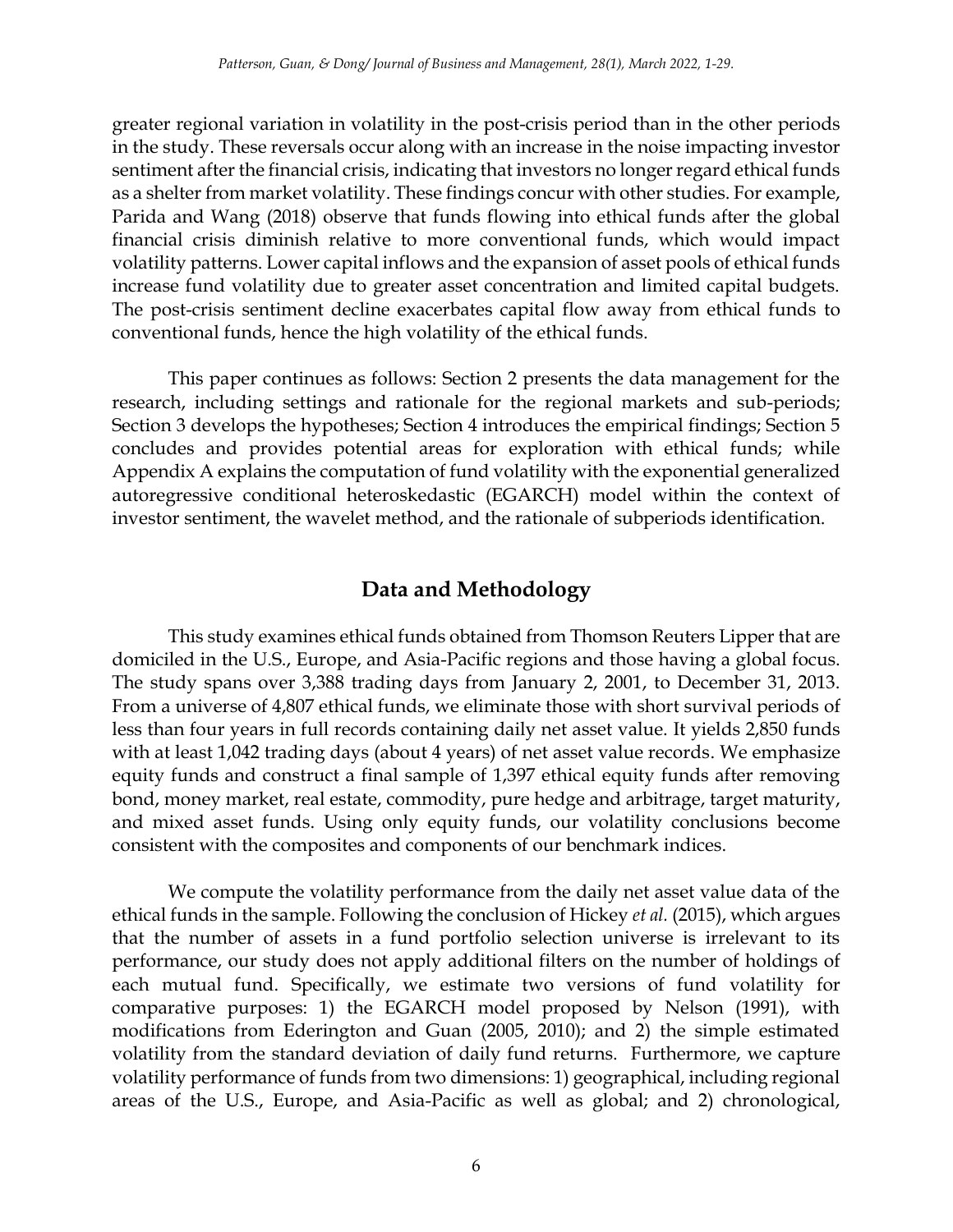emphasizing three distinct periods: pre-financial crisis (expansionary); global financial crisis, and the post-crisis (recovery).

Our approach of separating regional data is consistent with Cowan (2017), who advocates the leading position of the U.S. equity market that develops the socially responsible fund field and implies the importance and legitimacy of separately measuring U.S.-domiciled ethical funds. Hau and Rey (2008) also identify the importance of regional data at the fund level. Our additional review of broad global indices is echoed by Michelucci (2017), who documents that the Social Impact Investment (SII) market is most highly developed in Anglo-Saxon countries. Yet, organizations embracing SII can play important roles in promoting SII across the global markets.

Cresson (2009) asserts that tradable benchmarks perform well in tracking nontradable benchmarks. This linkage implies that the study of return and volatility performance of ethical funds needs less consideration on the benchmark tradability. Our study selects the structural breaks consistent with the market environment of ethical funds and the standard business cycle dating promoted by the National Bureau of Economic Research. In addition, we select equity benchmarks to reflect appropriate regional or global orientation for comparison with the ethical funds. Table 1 provides the details of the periods and tradable benchmarks used in this study.

| Panel A: Time Periods |                                     | Panel B: Geographical Performance Benchmark |                                           |  |
|-----------------------|-------------------------------------|---------------------------------------------|-------------------------------------------|--|
| <b>Whole Period</b>   | January 2, 2001 - December 31, 2013 | Global                                      | Dow Jones Global Total Stock Market Index |  |
| Pre-Crisis            | January 2, 2001 - November 30, 2007 | <b>United States</b>                        | Standard and Poor's 500 Index             |  |
| Crisis                | December 1, 2007 - June 30, 2009    | Europe                                      | STOXX Europe 600 Index                    |  |
| Post-Crisis           | July 1, 2009 - December 31, 2013    | Asia-Pacific                                | Dow Jones Asian Titans 50 Index           |  |

Table 1. Periods and Geographical Categories of Fund Performance Comparison

This table in Panel A reports the dates of the whole sample period and subperiods used in the analysis. Panel B in the table presents the equity benchmarks selected for the global and regional ethical funds

# **Hypothesis Development**

Equity fund managers construct ethical funds using positive and negative screens on the universe of equities and attract different types of investors as previously described. The volatility of these constrained portfolios may behave differently from conventional funds as economic conditions change and generate various responses from investors. Research on the performance of ethical fund returns relative to conventional funds generates inconsistent findings, but little attention has been given to the volatility of these funds. To achieve the objective of this study, we propose two hypotheses.

The first hypothesis focuses upon the relative volatilities between ethical and conventional funds during the sub-periods of this study: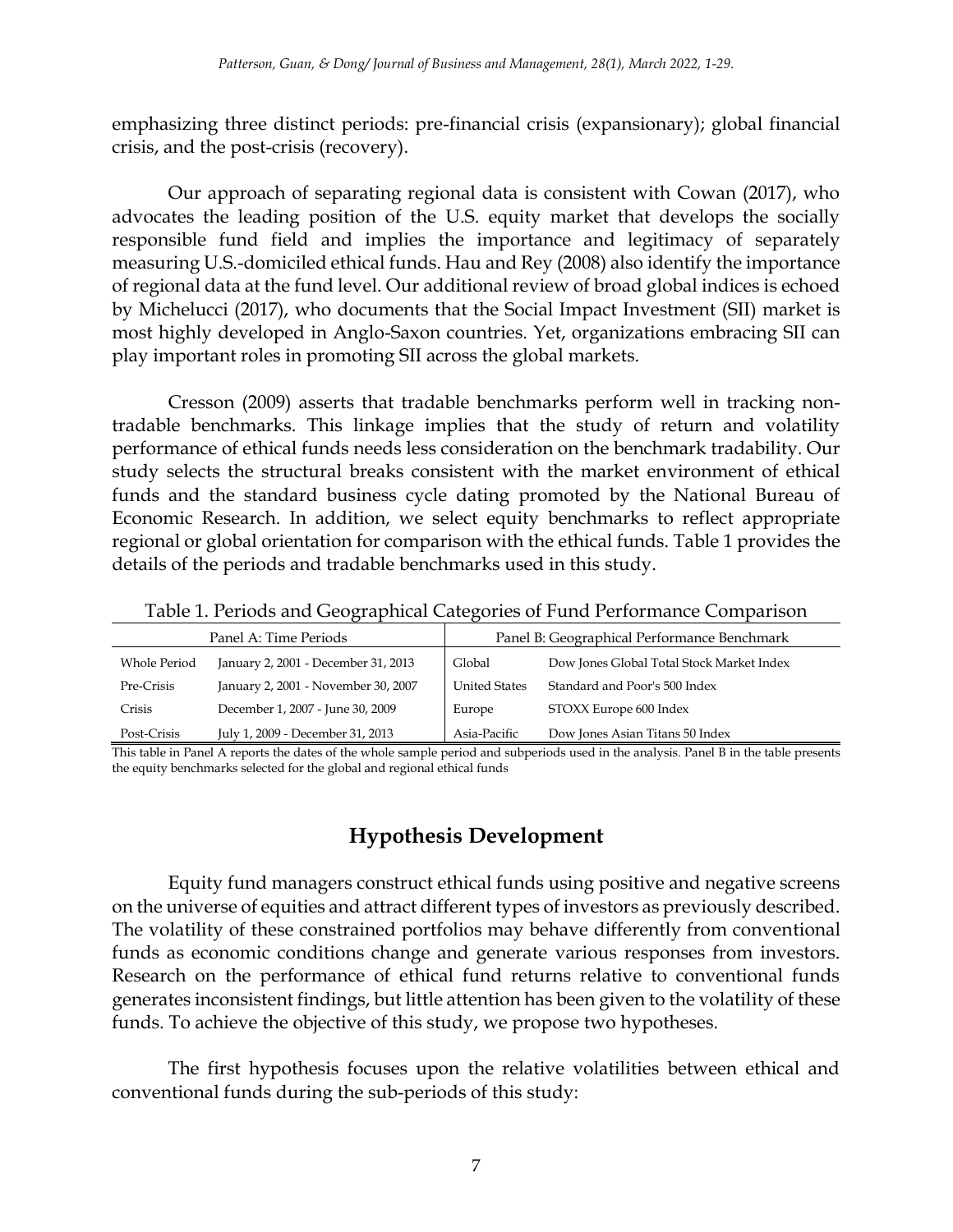*H1: The volatility of ethical funds will exceed the volatility of conventional counterparts in all sub-periods.*

Modern portfolio theory, as presented by Markowitz (1952), proposes that fund managers would expose investors to market risk since risks associated with the volatility of individual securities brought by the non-systematic risk can be eliminated through diversification. Yet ethical fund managers rely upon positive and negative screening processes that may prevent the elimination of idiosyncratic risk. This is because the truncated list of asset candidates may share a new systematic risk exclusively carried by ethical assets.

The second hypothesis focuses on the risk-return performance of ethical funds across the different sub-periods of this study:

*H2: The risk-adjusted performance of ethical funds will be comparable to those of their respective conventional benchmarks in all sub-periods.* 

Across a complete business cycle, as this study spans 2001 to 2013, investors will react to different market environments based upon their objectives and information. During an expansionary period, one should expect a more stable, robust macroeconomic environment that encourages greater investment. The onset of a global financial crisis would introduce massive upheavals into the macroeconomic system and create a more challenging setting for investors where fund volatility should increase significantly with a correspondingly strong impact upon return pattern. The end of a global financial crisis should witness an uneven reemergence of a more stable macroeconomic environment since different regions experience the crisis with varying intensity and different abilities to absorb and then recover from the global shocks. Thus, the global financial environment may take much time to converge to the new macroeconomic equilibrium in a long recovery period. Our tests will identify the volatility patterns of ethical funds and their respective benchmarks across a business cycle.

## **Results and Discussion**

This study examines ethical fund volatility, and the impact that changes in investor sentiment have upon the volatility patterns.

#### **Investor Sentiment**

Our analysis of investor sentiment relies upon the Baker and Wurgler (BW) Sentiment Index, which proxies for investor sentiment across the business cycle. We plot the BW Sentiment Index for our sample period in Figure 1, which shows sharp declines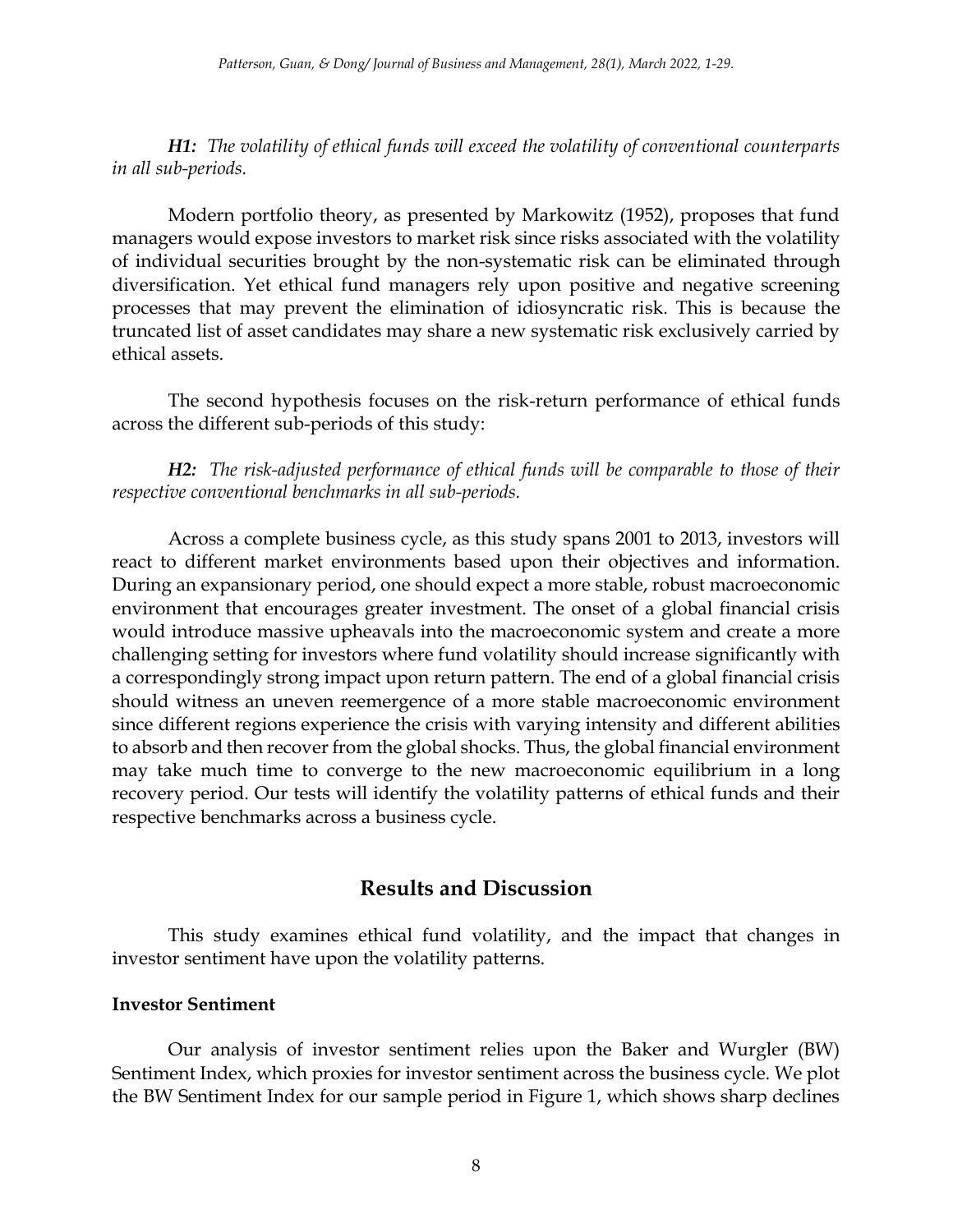and periods in negative territory, signifying very poor sentiment after the dot com crisis and during the 2008 global financial crisis, while sentiment remains largely anemic during most of the post-crisis period. (The volatility index provides results comparable to the Baker and Wurgler Sentiment Index and is available upon request.).



Figure 1. Baker and Wurgler Sentiment Index

We use the Morlet wavelet analysis of the Baker and Wurgler Investment Sentiment data to construct the power spectrum in Figure 2, with details in Appendix B. The figure presents the power spectrum spanning 1965 to 2018 to provide a context for investor behavior during the business cycle and three subperiods of our study. The long history of investor sentiment presents a persistent and robust turnover at a lower frequency level for about four decades before the 2008 global financial crisis interrupts the pattern. The power spectrum shows that around 2007-2008, the higher frequency turnover of sentiment becomes significant and overlaps with the lower frequency turnover, increasing the induced volatility. The significantly high volatility of investor sentiment during the 2008 financial crisis occurred at the 32-day frequency spectrum, suggesting that investor sentiment segmented the market by inflating the performance fluctuation. From 1965 to 2005, the investor sentiment evolved at a much slower pace, roughly every half year or 252 trading days. However, the investor sentiment turnover frequency spiked before and during the 1987 market crash and during the 1997 crisis in Asia. This pattern suggests that the power spectrum of investor sentiment provides a meaningful instrument for predicting market crises. (We conduct the same analysis with the University of Michigan Consumer Sentiment time series and arrive at similar conclusions. The results are available upon request.)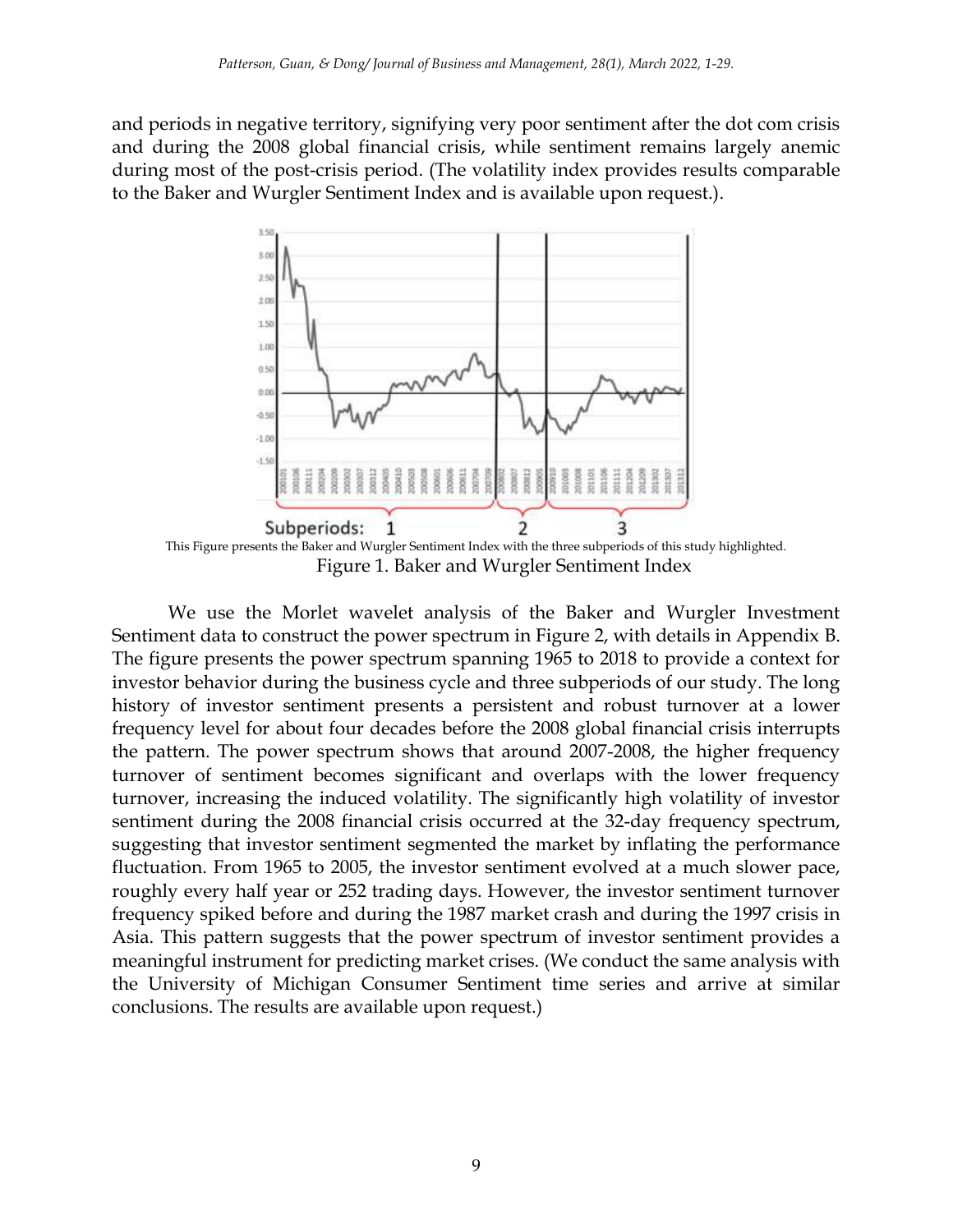

This Figure presents the Power Spectrum of the Baker and Wurgler Sentiment Index with the three subperiods of this study highlighted

Figure 2. Power Spectrum of the Baker and Wurgler Investor Sentiment

Additionally, Figure 2 depicts a reduction of higher frequency turnover mid-way into the post-crisis period, which indicates an increase in the degree of insignificant return patterns and, thus, greater noise in the market for investors. Figure 2 presents no overlap of frequency between 2001-2002 during the dot-com crisis, suggesting no significant change in investor sentiment during this period. These findings suggest that the relatively small decline in volatility for the ethical funds represents a shift in investor sentiment and does not come from core inadequacies with the ethical funds. Instead, the volatility pattern reflects the reverse of the "flight to safety" that appears to occur at the earlier subperiods, with investors resuming their preference for conventional assets when their sentiment is low because conventional assets offer an unlimited selection spectrum for investors and ease of portfolio diversification. This pattern with investor sentiment coincides with diminished fund inflows for individual ethical funds and the expansion of asset pools of ethical funds, leading to higher fund volatility, as documented by Parida and Wang (2018).

#### **Fund Volatility**

We focus on the volatility of ethical funds domiciled in major geographical regions and compare their behavioral patterns to their respective conventional benchmarks across an economic cycle. Our study finds that the volatility patterns of the ethical funds demonstrate behavior consistent with the calculations of the volatility index, which measures the expected volatility of the stock market, proxied by S&P 500 index options. For example, the mean of volatility index over our entire sample period is 21.28, which suggests that the annualized daily standard deviation of returns of the S&P 500 index is 21.28%, which is  $\sqrt{252}$  times the daily volatility. As a robustness check, this study computes and compares the means of volatility estimated from the EGARCH model to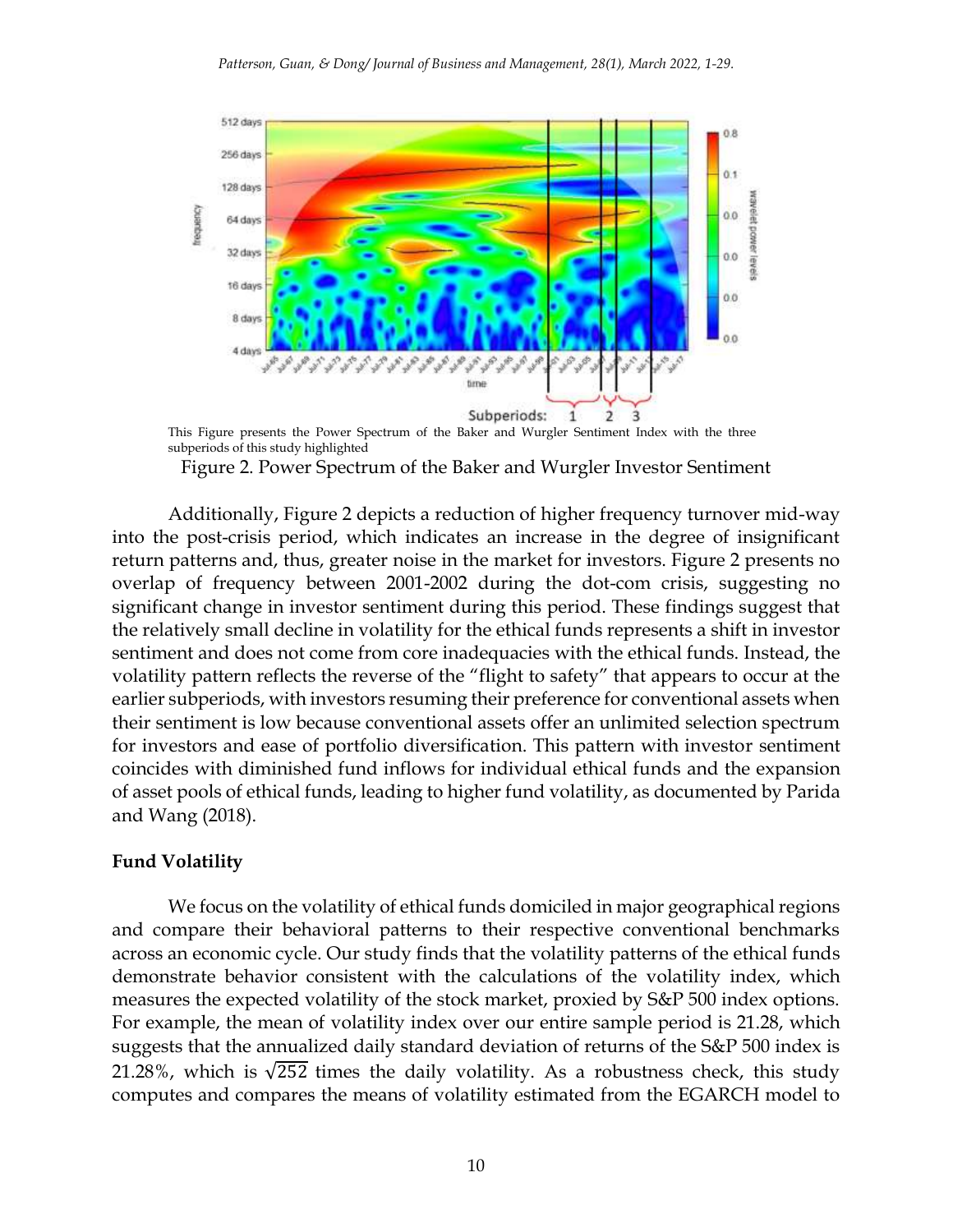the simple estimation of volatility, calculated as the standard deviation of the fund's daily returns of net asset value.

Table 2 shows that the values of the volatility of the regionally-based ethical funds during the pre-crisis period are significantly lower than their comparable regional benchmarks. The benefits to downside risk vary among the regional ethical funds. During this expansionary period, EGARCH estimated that volatility values of the U.S. and European domiciled ethical funds are over 4% lower than the respective benchmarks, while those of the Asia-Pacific domiciled ethical funds are over 7% lower than their respective benchmarks. These ethical funds demonstrate an ability to suppress daily fluctuation, regardless of the investment universe, which is a key feature of such funds and may reflect a more conservative nature of assets within the funds. Our findings are consistent with those of Bertrand and Lapointe (2018), who observe that European stocks from an SRI universe offer positive contributions to risk-adjusted performances of portfolios. Similarly, Galema *et al.* (2008) and Lee *et al.* (2010) observe lower risk in their study of SRI portfolios based in the United States.

While the global equity ethical funds generate volatility values lower than regionally-based peers, their estimated volatility values exceeded conventional global benchmarks. The volatility pattern in Table 2 suggests that diversification benefits exist on a worldwide scale since the global benchmark generates volatility significantly lower than the regional benchmarks, and the global equity funds offer downside risk lower than all regional ethical funds. These findings suggest that regional benefits of reduced volatility created by ethical funds may be diminished for broad global investments since greater diversification benefits within the cross-boundary portfolio provide lower volatility than the regional one.

The volatility of global ethical funds, which is lower than the other regional ethical funds, generates over 18% more volatility than their benchmarks (Simple Estimated Mean: 15.29 versus 12.93). Yet it is not the higher volatility of global ethical funds that creates this condition but the lower benchmark volatility. As presented in Table 2, the global equity index generates significantly lower volatility than all other U.S., Europe, or Asia-Pacific equity indices, whose volatility values range from 16.40% to 19.32%. These higher volatility values suggest that the benefit of reduced volatility created by global ethical funds generally impacts global equity investments. Thus, any advantage in volatility reduction may be less pronounced for broad, global investments since the volatility of the cross-boundary portfolio appears naturally lower due to greater benefits of diversification. Nevertheless, the volatility patterns demonstrate that ethical funds can suppress daily fluctuation, despite the constraints placed upon their construction through screening. These findings for the pre-crisis period reject H1 since only the global ethical funds generate greater volatility than their conventional benchmarks.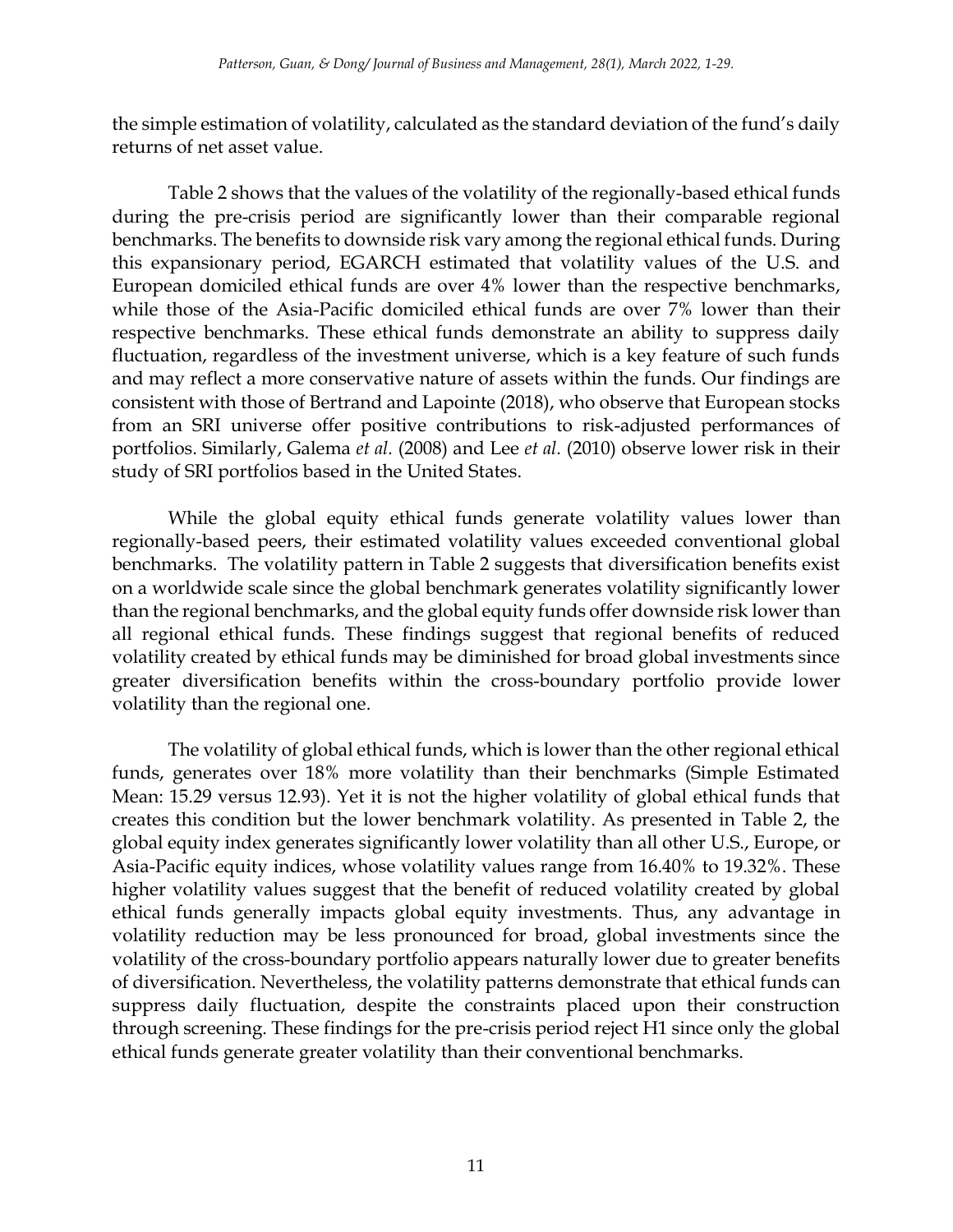|                                      | Number of Funds             | Ethical Fund Volatility           | Index Volatility | Percentage Difference |
|--------------------------------------|-----------------------------|-----------------------------------|------------------|-----------------------|
|                                      | U.S. Equity Ethical Funds   |                                   |                  |                       |
| <b>EGARCH Fitted Mean Volatility</b> | 136                         | 15.65                             | 16.40            | $-4.56\%$ ***         |
| Simple Estimated Mean Volatility     | 136                         | 15.92                             | 16.93            | $-5.93\%$ ***         |
|                                      | Europe Equity Ethical Funds |                                   |                  |                       |
| <b>EGARCH Fitted Mean Volatility</b> | 337                         | 17.23                             | 17.96            | $-4.04\%$ ***         |
| Simple Estimated Mean Volatility     | 337                         | 17.37                             | 18.50            | $-6.13\%$ ***         |
|                                      |                             | Asia-Pacific Equity Ethical Funds |                  |                       |
| <b>EGARCH Fitted Mean Volatility</b> | 63                          | 17.83                             | 19.32            | $-7.69\%$ ***         |
| Simple Estimated Mean Volatility     | 63                          | 17.93                             | 19.32            | $-7.16\%$ ***         |
|                                      |                             | Global Equity Ethical Funds       |                  |                       |
| <b>EGARCH Fitted Mean Volatility</b> | 319                         | 15.16                             | 12.65            | 19.80%***             |
| Simple Estimated Mean Volatility     | 319                         | 15.29                             | 12.93            | 18.28%***             |
|                                      |                             |                                   |                  |                       |

Table 2. Ethical Fund Volatility: Pre-Crisis Period

\*\*\* denotes 0.01 significance level of t-statistics; this table reports the sample sizes and volatilities of the regional and global ethical funds during the Pre-crisis period, January 2, 2001 – November 30, 2007. In addition, we present two volatility measures, EGARCH fitted mean and simple estimated mean, for the ethical funds and their respective equity benchmarks. The table also reports the percentage difference in volatilities and their statistical significance.

The worldwide financial crisis of 2008 tested the effectiveness of many risks management tools within the financial industry. Table 3 shows that the estimated volatility values of all ethical funds increased significantly during the crisis period, relative to that of the expansionary period in Table 2. The increases ranged from 79% in the Asia-Pacific ethical funds (simple estimated mean: 17.93 versus 32.18) to 97% in the U.S. equity ethical funds (EGARCH fitted mean: 15.65 versus 30.88). The regionally based ethical funds in the U.S. and Asia-Pacific and the global fund all had smaller increases in values of volatility than their respective conventional benchmarks. The volatility values of all equity benchmarks increase over 100%, with the U.S. benchmark experiencing the largest spike at 143% (EGARCH fitted mean: 16.40 versus 39.91). The European benchmarks generated the smallest volatility increase with a rate of 83% (simple estimated mean: 18.50 versus 33.79), which was comparable to that of all European ethical funds. These findings highlighting superior risk performance of the regional and global ethical funds offer evidence conflicting with that of Bertrand and Lapointe (2018), focusing on European-based markets. Their paper identifies underweight in ethical firms within risk-based asset allocation strategies. In our paper, the smaller increases in volatility among most of the ethical funds are consistent with the findings of Lee *et al.* (2010) and Laurel-Fois (2018) and may reflect a lower systematic risk for these funds based upon the non-financial screens used in the portfolio construction that reduced their investment universe.

The results in Table 3 show that all ethical funds generate lower values of volatilities and provide consistently lower risk exposure than their respective conventional benchmarks during the global financial crisis. The ethical funds appear to absorb volatility created by the broader equity market within the three regions and a global context. We observe the greatest level of superior volatility performance relative to the benchmark at almost 23% with the U.S.-based equity funds (EGARCH fitted mean: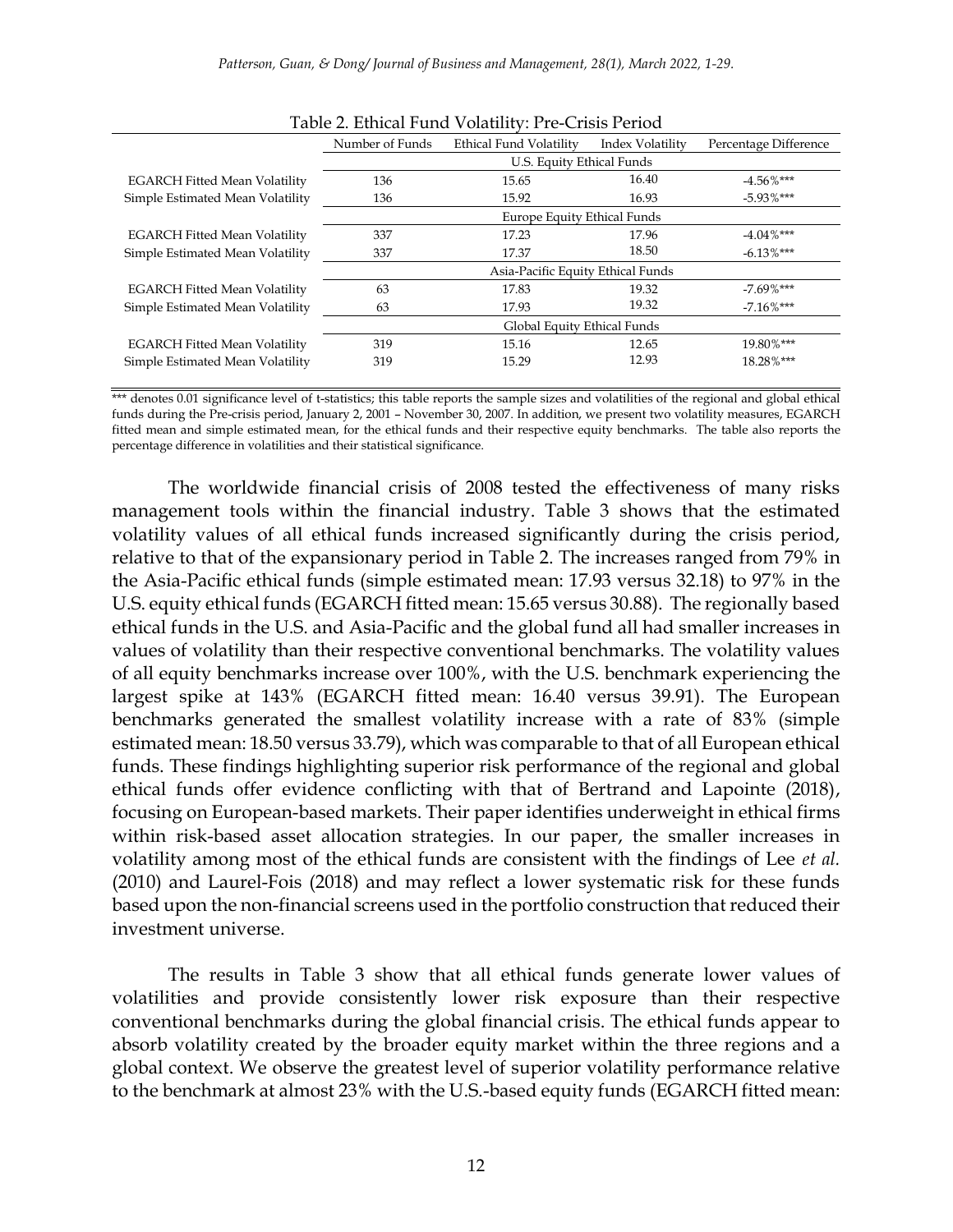30.88 versus 39.91). The globally-oriented ethical funds and benchmarks all had lower volatility values than the other regionally based funds, suggesting greater diversification benefits with this broader focus. Yet, in the crisis period, the global equity ethical fund absorbed more market volatility than the global benchmark, with volatility benefits over 2% lower (Simple Estimated mean: 29.29 versus 29.99). Our findings are consistent with Nofsinger and Varma (2014), who observe that socially responsible mutual funds dampen the downside risk during periods of market crisis relative to conventional mutual funds. Thus, our tests show that ethical funds absorbed more volatility created by the broad equity market during the global financial crisis. These funds also provide an acceptable form of market stabilization, regardless of the region, though the greatest benefits were in the Asia-Pacific and U.S.. The test results from the crisis period reject H1 since all ethical funds generate greater volatility than conventional benchmarks.

| Table 3. Ethical Fund Volatility: Crisis Period |                                   |                         |                  |                       |
|-------------------------------------------------|-----------------------------------|-------------------------|------------------|-----------------------|
|                                                 | Number of Funds                   | Ethical Fund Volatility | Index Volatility | Percentage Difference |
|                                                 | U.S. Equity Ethical Funds         |                         |                  |                       |
| <b>EGARCH Fitted Mean Volatility</b>            | 126                               | 30.88                   | 39.91            | $-22.62\%***$         |
| Simple Estimated Mean Volatility                | 126                               | 30.39                   | 38.30            | $-20.65\%$ ***        |
|                                                 | Europe Equity Ethical Funds       |                         |                  |                       |
| <b>EGARCH Fitted Mean Volatility</b>            | 388                               | 32.65                   | 33.69            | $-3.09\%$ ***         |
| Simple Estimated Mean Volatility                | 388                               | 32.14                   | 33.79            | $-4.89\%$ ***         |
|                                                 | Asia-Pacific Equity Ethical Funds |                         |                  |                       |
| <b>EGARCH Fitted Mean Volatility</b>            | 88                                | 32.36                   | 38.97            | $-16.98\%$ ***        |
| Simple Estimated Mean Volatility                | 88                                | 33.18                   | 39.03            | $-17.55\%$ ***        |
|                                                 | Global Equity Ethical Funds       |                         |                  |                       |
| <b>EGARCH Fitted Mean Volatility</b>            | 512                               | 29.67                   | 30.72            | $-3.42\%$ ***         |
| Simple Estimated Mean Volatility                | 512                               | 29.29                   | 29.99            | $-2.33\%$ ***         |

\*\*\* denotes 0.01 significance level of t-statistics; this table reports the sample sizes and volatilities of the regional and global ethical funds during the Crisis period, December 1, 2007 – June 30, 2009. In addition, we present two volatility measures, EGARCH fitted mean and simple estimated mean, for the ethical funds and their respective equity benchmarks. The table also reports the percentage difference in volatilities and their statistical significance.

The post-crisis period reveals a reversal in volatility patterns among ethical funds and their conventional benchmarks. Table 4 shows that all ethical funds generated greater volatility than their respective benchmarks during the recovery period, even though they exhibited relatively lower volatility values throughout the financial crisis. The U.S. market generates the smallest difference between the ethical fund and benchmark volatility; the U.S. ethical fund volatility exceeded their conventional benchmark by slightly more than 1% (Simple Estimated Mean: 17.19 versus 16.99). The largest difference occurs in the European region, where its ethical fund volatility exceeds its equity benchmarks by 69.51% (EGARCH fitted mean: 20.06 versus 17014). Our findings align with Leite and Cortez (2015), focusing on French SRI funds during crisis and non-crisis periods. The results show that ethical funds lag their broader-based conventional benchmarks in recovering from the global market turmoil across all geographical regions and with globally focused funds. We also provide results consistent with those of Mansor *et al.* (2019), which document that ethically based Islamic funds outperform conventional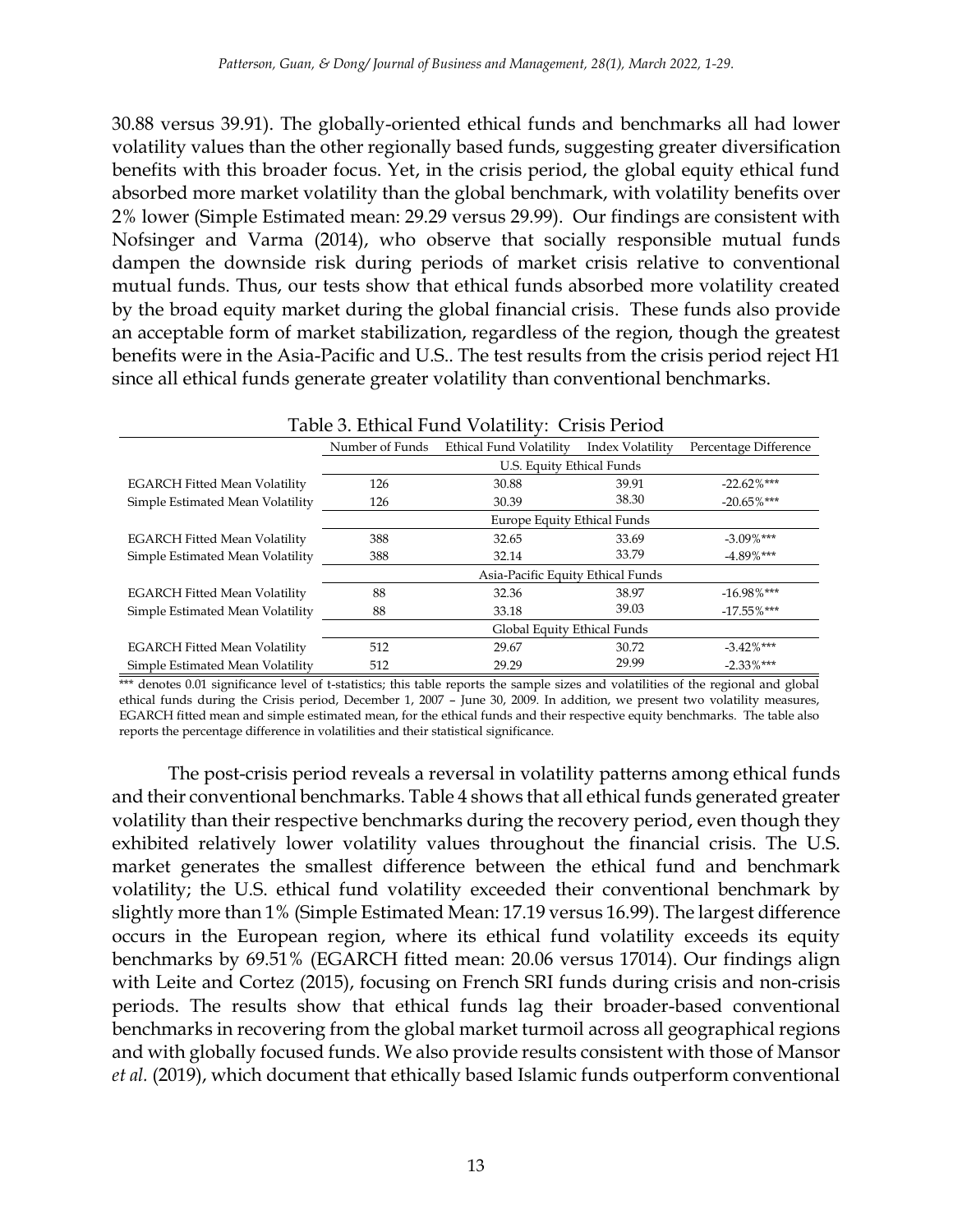funds in Malaysia and that their performance is more persistent in the pre-crisis periods of the Asian and global financial crises.

| Table 4. Ethical Fund Volatility: Post-Crisis Period |                           |                                    |                  |                       |
|------------------------------------------------------|---------------------------|------------------------------------|------------------|-----------------------|
|                                                      | Number of Funds           | Ethical Fund Volatility            | Index Volatility | Percentage Difference |
|                                                      | U.S. Equity Ethical Funds |                                    |                  |                       |
| <b>EGARCH Fitted Mean Volatility</b>                 | 132                       | 16.99                              | 16.68            | 1.86%                 |
| Simple Estimated Mean Volatility                     | 132                       | 17.19                              | 16.99            | 1.15%                 |
|                                                      |                           | <b>Europe Equity Ethical Funds</b> |                  |                       |
| <b>EGARCH Fitted Mean Volatility</b>                 | 401                       | 29.06                              | 17.14            | 69.51%*               |
| Simple Estimated Mean Volatility                     | 401                       | 22.59                              | 17.41            | 29.81%***             |
|                                                      |                           | Asia-Pacific Equity Ethical Funds  |                  |                       |
| <b>EGARCH Fitted Mean Volatility</b>                 | 102                       | 19.60                              | 17.48            | 12.17%***             |
| Simple Estimated Mean Volatility                     | 102                       | 19.76                              | 17.58            | 12.39%***             |
|                                                      |                           | Global Equity Ethical Funds        |                  |                       |
| <b>EGARCH Fitted Mean Volatility</b>                 | 608                       | 17.70                              | 15.19            | 16.52%***             |
| Simple Estimated Mean Volatility                     | 608                       | 17.89                              | 15.35            | 16.51%***             |

\* denotes 0.10 significance level of t-statistics; \*\*\* denotes 0.01 significance level; this table reports the sample sizes and volatilities of the regional and global ethical funds during the Post-crisis period, July 1, 2009 – December 31, 2013. We present two volatility measures, EGARCH fitted mean and simple estimated mean, for the ethical funds and their respective equity benchmarks. The table also reports the percentage difference in volatilities and their statistical significance.

Our findings demonstrate that ethical funds underperform conventional funds in the recovery period after previously offering superior protection of downside risk to investors during the great financial crisis. These observations align with Hirshleifer (2008), who suggests that investors should pay closer attention to corporate behavior during financial crisis, an environment that would benefit ethical funds. These observations also align with Salganik-Shoshan (2017), who suggests that the flow patterns of institutional and retail funds vary across the business cycle. The findings suggest that institutional investors change behavior and do not strongly pursue returns during bad economic periods. In fact, investors of both fund types tend to punish managers with higher market exposure. Yet, Nofsinger and Varma (2014) also find that ethical funds underperform for their investors during non-crisis periods, reflecting their non-systematic risk from limiting the portfolio sample.

In Table 4, the ethical funds consistently generate higher volatility than their respective benchmarks during the post-crisis period. The values of the volatility of the U.S. funds are closest to those of their conventional benchmarks, which may suggest a maturing of these ethical funds within the investment community. The European ethical funds and their benchmarks experienced lower drops in volatility from the crisis period than all other groups of funds in our sample. Additionally, European ethical funds generate the greatest volatility values of all ethical funds and offer the greatest disparity in volatility with their benchmark, reflecting an inability to absorb continued market gyrations from the European debt crisis that emerged when the global financial crisis ended. This underperformance of European ethical funds may reflect the constraints imposed upon their construction through screenings that reflect existing systematic risk. The global index benchmarks produce the lowest volatility measures, which suggests the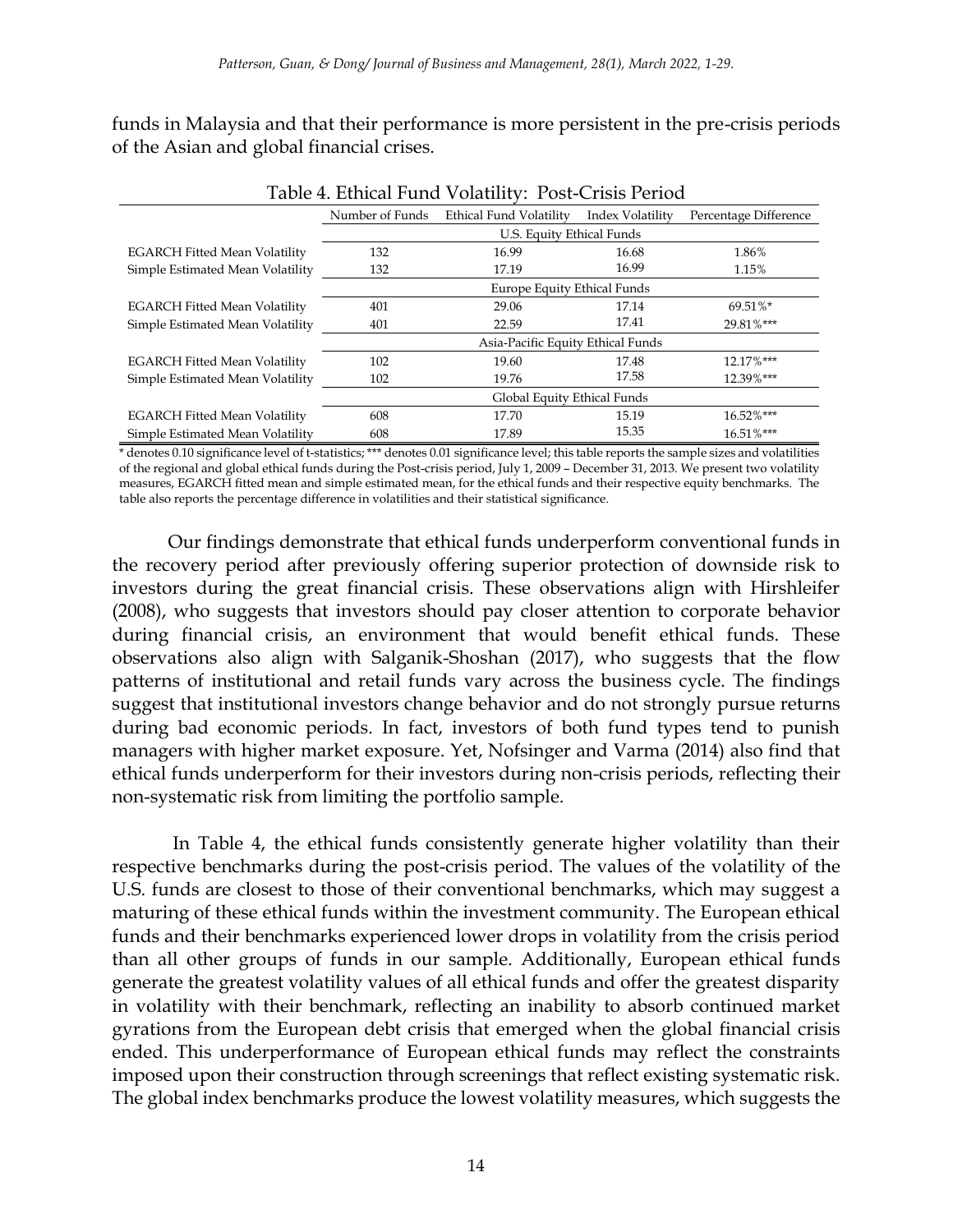benefits of greater diversification are found within a cross-boundary portfolio. Overall, investors in ethical funds experience significantly greater volatility than more fully diversified investors in the post-crisis period. Our findings from the post-crisis period do not reject H1 since no ethical fund generates significantly lower volatility than its conventional benchmarks. Yet our overall results provide sufficient evidence to reject the first hypothesis.

Studies conducted by Bollen (2007), Benson and Humphrey (2008), and Renneboog *et al.* (2008, 2011) find evidence that investors in ethical funds differ in behavior from those of conventional investors, partly because they focus more on the "ethical" component of their investments that may diminish the role of return performance. Renneboog *et al.* (2008, 2011) also observe that ethically based money flows in all market regions demonstrate less sensitivity to past negative returns than conventional fund flows. These findings reveal that investment decisions of ethical-fund investors incorporate nonfinancial attributes, which could distort the typical risk-return relation. Yet a later study by Parida and Wang (2018) provides evidence that investment flows into mutual funds with higher ethical holdings while lagged funds flow with more conventional holdings during the pre-financial crisis period. This pattern reversed during the financial crisis, with ethical funds receiving greater investment flows. The authors argue that these findings reflect a "flight to quality" as investors perceive funds with high ethical ratings to be relatively more trustworthy or of higher quality, especially during a period of negative shocks to overall social trust in financial markets and institutions. Significantly, Parida and Wang (2018) also reveal that flow intensity into ethical funds diminished relatively more conventional funds during the post-financial crisis period. Such a reduction of fund flow to ethical funds would increase the relative volatility of these funds during this recovery period, as substantiated in our study.

Our results align with those of Jiang and Yüksel (2019), who identify changes in fund flows driven by mutual fund investor sentiment, reflecting subjective views of market conditions. Consistent with Frazzini and Lamont (2008) and Chiu and Zhu (2017), the authors observe greater participation of investors of retail equity funds when sentiment is high, with the flows increasing especially to smaller or growth-oriented funds. Additionally, institutional investors demonstrate less sensitivity to sentiment variations in their trading patterns.

The end of the 2008 global financial crisis witnessed a steep decline in volatility among financial securities, reflecting a period of lower risk for investors. Yet, a comparison of volatilities in Tables 3 and 4 reveals that the volatility values of all ethical funds did not decline as sharply as their conventional benchmarks. Thus, all regionally and globally focused ethical funds generated greater volatility than their conventional benchmarks during the recovery period. The U.S. ethical funds experienced the steepest drop in volatility among all ethical funds from its crisis period high with a decline of 45% (EGARCH fitted mean: 30.88 versus 16.99). The smallest decline occurred with European-based ethical funds that fell only 11% (EGARCH fitted mean: 29.06 versus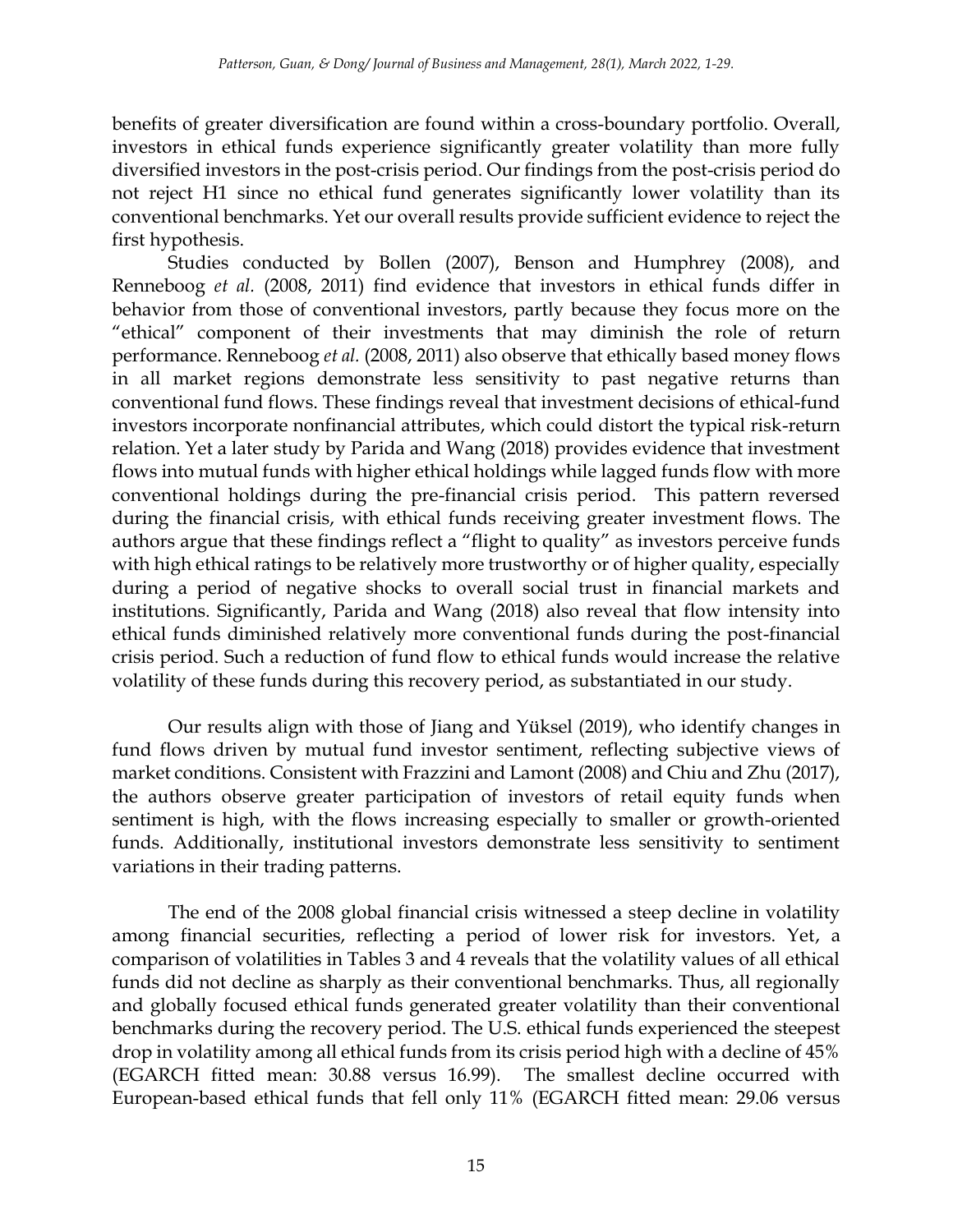32.65), though this period includes the European debt crisis. Among the conventional benchmarks covered in this study, we observe that the volatility of the U.S. equity benchmark fell the most at 58% (EGARCH fitted mean: 16.68 versus 39.91), while the smallest decline occurred with the European equity benchmark at 48% (simple estimated mean: 17.41 versus 33.79). Our findings are partially consistent with those of Leite and Cortez (2015), who find that French SRI funds match the performance of their conventional peers during market crises yet underperform in non-crisis periods. Conversely, our overall findings differ from Wu *et al.* (2017), who observe that a British SRI portfolio recovers its values more quickly after economic turmoil than its conventional peer. Our study focuses on the performance of many ethical funds with different regional and global emphases.

The post-crisis period should reflect a market that reverts to more commonly held patterns after the disruptions of the global financial crisis. Yet values of volatility among all ethical funds stabilize at levels consistently greater during the post-crisis period than what occurred prior to the financial crisis. The U.S.-based ethical funds exhibit the smallest increases in volatility from the pre-crisis period with an increase of 3% (estimated median: 16.74 versus 16.18), and these funds exhibit patterns similar to their U.S. equity benchmarks. The European-based ethical funds show higher levels of volatility relative to the pre-crisis period, while their conventional benchmark experiences a decline in volatility relative to their pre-crisis levels. The heightened volatility may reflect the impact of the European debt crisis that impacted the financial markets of this region. The Asia-Pacific and Global ethical funds also show slightly higher volatilities than their pre-crisis period performances. Overall, the benchmarks show mixed results. The U.S. and Global counterparts provided greater volatility in the postcrisis period, while the European and Asia-Pacific benchmarks experienced comparatively lower volatility in the post-crisis period. Yet all ethical funds in the crisis period demonstrate persistence in volatility that none of the equity index benchmarks displays. Our findings of volatility persistence in all ethical funds are comparable to those of Sabbaghi (2011), who finds strong evidence of persistence in volatility in a sample of green exchange-traded funds. We also consider Beaumont *et al.* (2008) who argue that investor sentiment plays a role in explaining the stock returns, and the noise traders who carry high sentiment follow bad market timing. This sentiment rationale may help explain the high volatility of the ethical funds relative to their benchmarks during the post-crisis period.

Our tests on the volatility of ethical funds and their respective benchmarks across an entire business cycle highlight the relative abilities of these ethical funds to absorb downside risk for their investors. While our empirical tests rely on a sample of ethical funds larger than similar studies, the results do not support H1 across the business cycle. This study reveals that values of volatilities of ethical funds are lower than those of their respective conventional benchmarks during the pre-crisis and global financial crisis subperiods. The constraints imposed with positive and negative screening, combined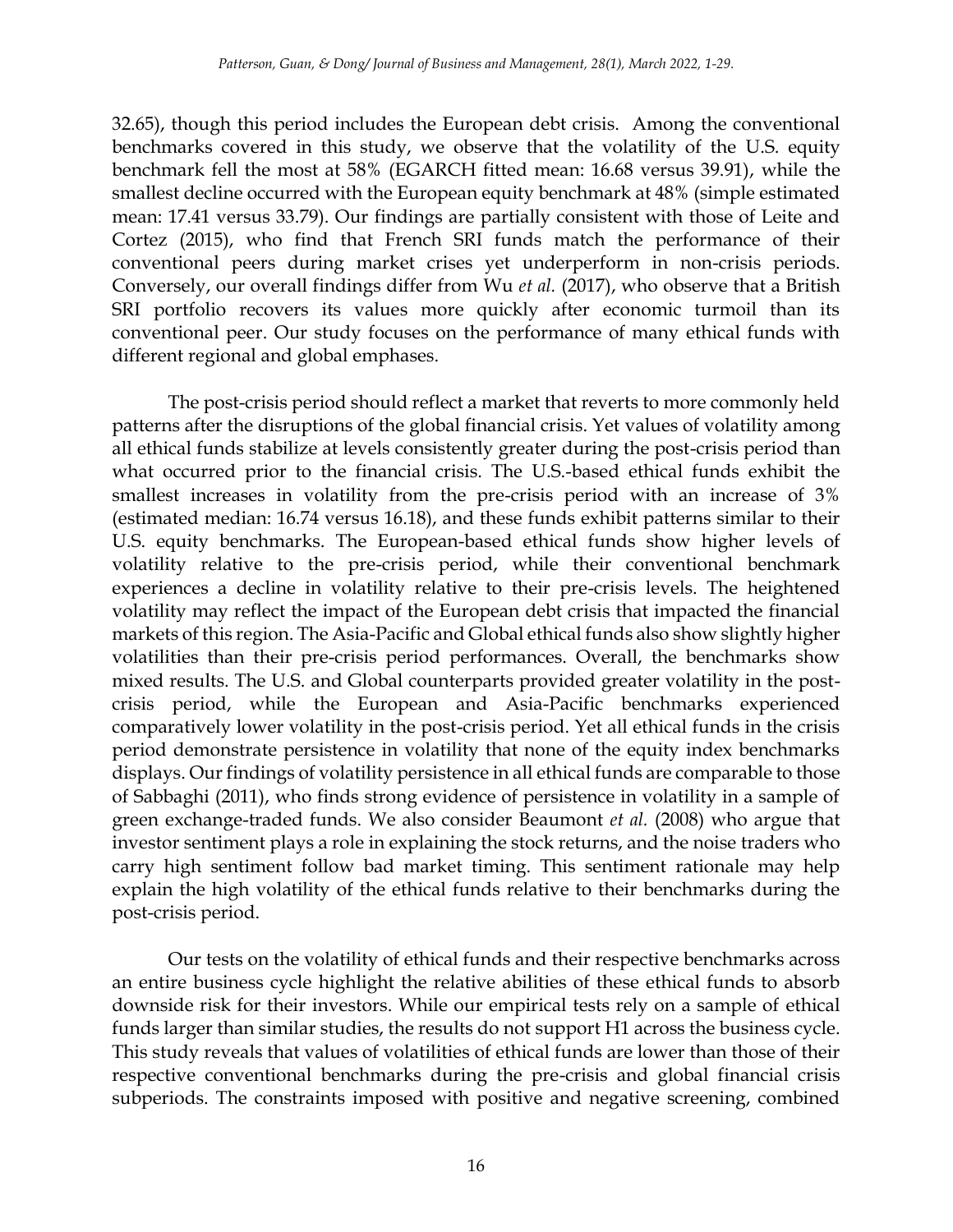with a limited asset pool, do not appear to expose investors of ethical funds to unnecessary downside risk. This pattern reverses during the post-crisis period when the volatilities of ethical funds exceed those of their benchmarks. Test results show that ethical funds do not experience significant volatility declines as we observe in their conventional benchmarks during the post-crisis period. The empirical results in the recovery period lead to a rejection of H1, while the overall empirical results emphasize inconsistent findings that have long characterized research into ethical funds.

#### **Fund Performance**

Our previous tests focus on volatility measures to assess the downside risk exposure facing investors of ethical funds from positive and negative screening. We also conduct tests of risk-adjusted returns on the ethical funds and their conventional benchmarks to measure how much risk exposure occurs to generate the returns. This test provides a simple measure of relative risk-adjusted performances of the ethical funds across an entire business cycle. We present the Sharpe ratio as

$$
Sharpe = \frac{R_p - R_f}{\sigma_p} \tag{1}
$$

where  $R_p$  represents the annualized average daily log portfolio return,  $R_f$ , the risk-free rate from the annualized average monthly T-bill rates, and  $\sigma_p$  is the annualized standard deviation of the daily log portfolio returns.

Table 5 shows the Sharpe ratios of the ethical funds and their conventional benchmarks across the three sub-periods and presents the percentage differences between the ratios. Our prior results on volatility suggest that ethical funds may offer investors superior protection from downside risk for the first two sub-periods while also providing a socially responsible investment option according to their sentiments. However, our risk-adjusted results show that three of our ethical funds outperform their respective benchmarks only in the pre-crisis period, while the U.S.-based ethical funds do not generate significantly superior performance. Our tests suggest that only during this expansionary period do the ethical funds outperform their conventional benchmarks. Our findings from the global and regionally oriented ethical funds in the post-crisis concur with the study of British funds by Wu *et al.* (2017). The Asia-Pacific ethical funds provide the only example where ethical funds outperform their benchmarks during the post-crisis period. But our overall findings show that ethical funds underperform their benchmarks during and after the financial crisis. Thus, these funds offer fewer desirable options for investors from a performance perspective.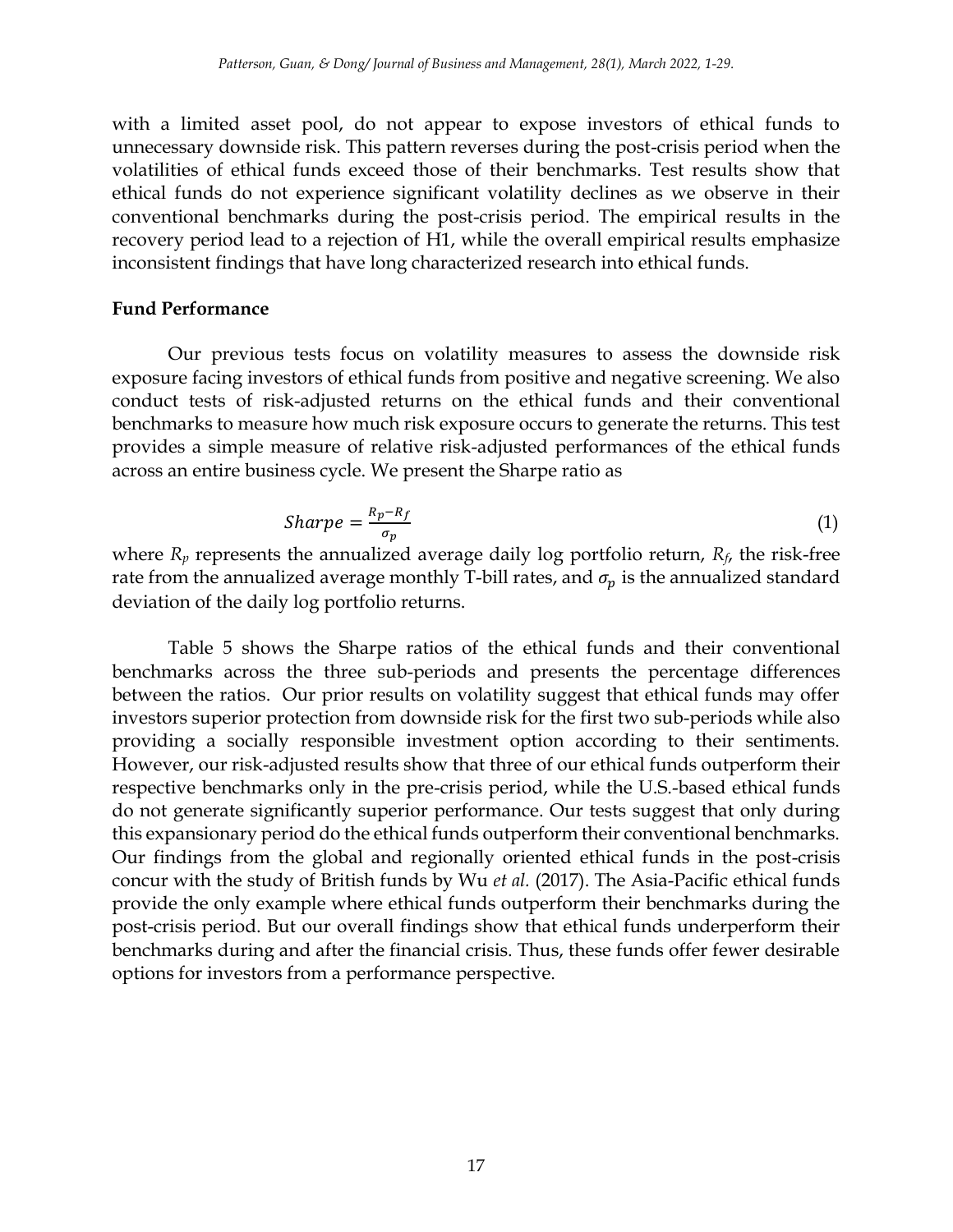|             | Number of Funds                   | Ethical Fund Sharpe Ratio          | Index Sharpe Ratio | Percentage Difference |  |  |
|-------------|-----------------------------------|------------------------------------|--------------------|-----------------------|--|--|
|             | U.S. Equity Ethical Funds         |                                    |                    |                       |  |  |
| Pre-crisis  | 136                               | $-0.01$                            | $-0.05$            | 79.14%                |  |  |
| Crisis      | 126                               | $-0.93$                            | $-0.82$            | $-13.75\%**$          |  |  |
| Post-crisis | 132                               | 0.83                               | 0.9                | $-8.41\%**$           |  |  |
|             |                                   | <b>Europe Equity Ethical Funds</b> |                    |                       |  |  |
| Pre-crisis  | 337                               | 0.57                               | $-0.12$            | 566.36%**             |  |  |
| Crisis      | 388                               | $-1.24$                            | $-1.14$            | $-9.36\%**$           |  |  |
| Post-crisis | 401                               | 0.43                               | 0.58               | $-26.17\%$ **         |  |  |
|             | Asia-Pacific Equity Ethical Funds |                                    |                    |                       |  |  |
| Pre-crisis  | 63                                | 0.71                               | 0.09               | 680.3%**              |  |  |
| Crisis      | 88                                | $-0.87$                            | $-0.76$            | $-14.82\%**$          |  |  |
| Post-crisis | 102                               | 0.44                               | 0.35               | 25.38%**              |  |  |
|             | Global Equity Ethical Funds       |                                    |                    |                       |  |  |
| Pre-crisis  | 319                               | 0.47                               | 0.23               | 100.39%**             |  |  |
| Crisis      | 511                               | $-1.09$                            | $-1.07$            | $-1.54%$              |  |  |
| Post-crisis | 608                               | 0.46                               | 0.7                | $-33.97\%**$          |  |  |

Table 5. Sharpe Ratio Comparison: Ethical Funds and Benchmarks

\*\* denotes 0.05 significance level of t-statistics; This table reports the sample sizes and Sharpe ratios of the regional and global ethical funds and their equity benchmarks across all subperiods. The table also reports the percentage difference in Sharpe ratios and their statistical significance.

While the ethical funds have the feasibility of utilizing hedging tools and techniques to suppress volatility, the extra costs of applying the constraints to portfolio construction and then risk management should decrease the net return of the funds by increasing their expense ratios. Before the 2008 global financial crisis, the market sentiment remains positive with lower turnovers. The consistently positive equity returns consolidate investor expectations on the foreseeable returns, increasing the fund's demand. However, investor sentiment remains largely anemic after the financial crisis since investors do not agree on the end of the global crisis that was complicated by the emergence of the Eurozone debt crisis. As Parida and Wang (2018) observe, investors shifted their capital flows to conventional funds after the global crisis, increasing their volatility of ethical funds. The consequences of the investment constraints and changes of investment sentiment would likely reduce the risk premium or increase volatility, resulting in lower Sharpe ratios for ethical funds.

#### **Conclusions**

This study investigates the volatility of ethical funds in different regional financial markets over a business cycle that includes the 2008 global financial crisis. The volatility patterns across three subperiods may also reflect changes in investor sentiment regarding ethical funds. In the pre-crisis period, the regionally-based ethical funds provided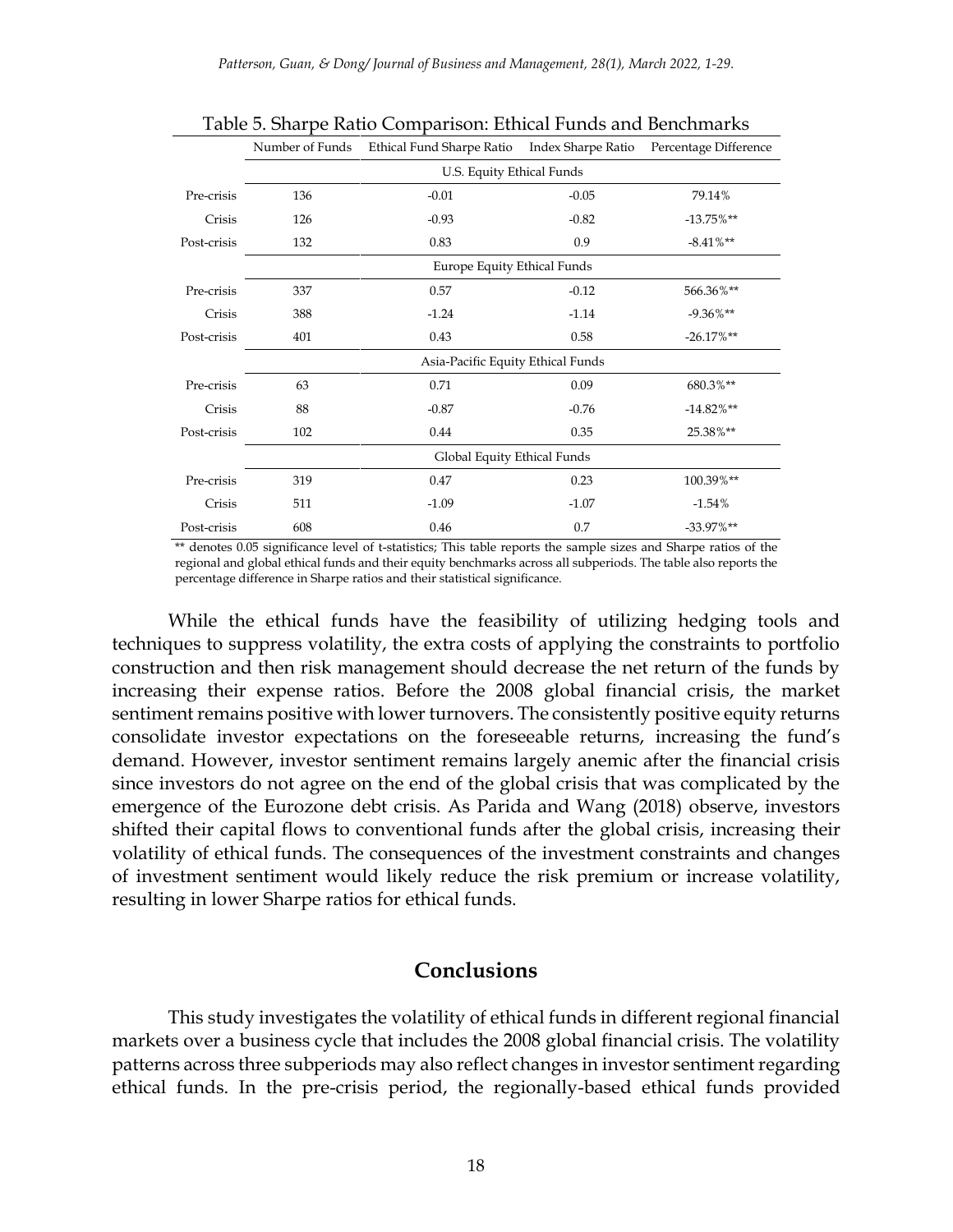investors with lower risk options, and this role strengthened during the crisis period when all the ethical funds played the role of portfolio risk hedger. Our results show a shift in volatility patterns and investor sentiment during the post-financial crisis period when ethical funds underperform their conventional alternatives.

The finding that ethical funds outperform their conventional benchmarks only in one subperiod (see Table 5) conforms to the inconsistent findings of studies related to ethical-fund performance. Wu *et al.* (2017) suggest these inconsistencies that span decades may be caused by methodological assumptions. The sample used in this study comprises a much larger group of ethical funds and includes a longer period for the precrisis period than similar studies. Yet, Wu *et al.* (2017) observe that the firms' internal organizational factors of these funds may affect the findings, with the most common organizational changes including mergers, acquisitions, divestments, management buyouts, and restructuring. Our findings in Table 5 reject H2, which anticipates ethical funds maintaining comparable risk-return performances throughout the business cycle. The constraints imposed in the construction of the ethical funds do not expose investors to excessive downside risk during the crisis period, nor does the ethical fund volatility increase more than the benchmarks at that time. While the ethical funds experience lower volatility during the recovery period, their volatility does not decline as much as their benchmarks, which coincides with lackluster investor sentiment. Thus, in the post-crisis period, investors of ethical funds experience lower declines in volatility from the prior sub-period and maintain greater risk exposure for investors.

Our conclusions indicate a few caveats for the investment management industry and investors at large. The buy-side pursues quality assets during a market-stress period, and the limited initial interest warrants lower volatility. However, after a new financial instrument or asset is introduced to the market, growing fund inflows increase its volatility and compromise its attractiveness. The findings of our paper pertain to a broader meaning than ethical funds. We reasonably believe that the increasing volatility phenomenon pertains to other newly introduced assets, as Parida and Wang (2018) suggested that funds flowing into ethical funds after the global financial crisis would impact volatility patterns.

Our research contributes to the greater understanding of ethical funds by focusing on the risk side of performance instead of the more common emphasis on returns. We also greatly expand the breadth and depth of analysis with our sample of regionally based and globally focused funds. Our study finds consistent volatility behavior among regionally-based ethical funds relative to their conventional benchmarks. Importantly, this consistent pattern holds across the entire sample period. In addition, we find that the performance in volatility of ethical funds relative to their benchmarks changed after the 2008 global financial crisis. As a result, these funds no longer offer investors superior risk hedging benefits relative to their conventional benchmarks, which corresponds to a shift in investor sentiment.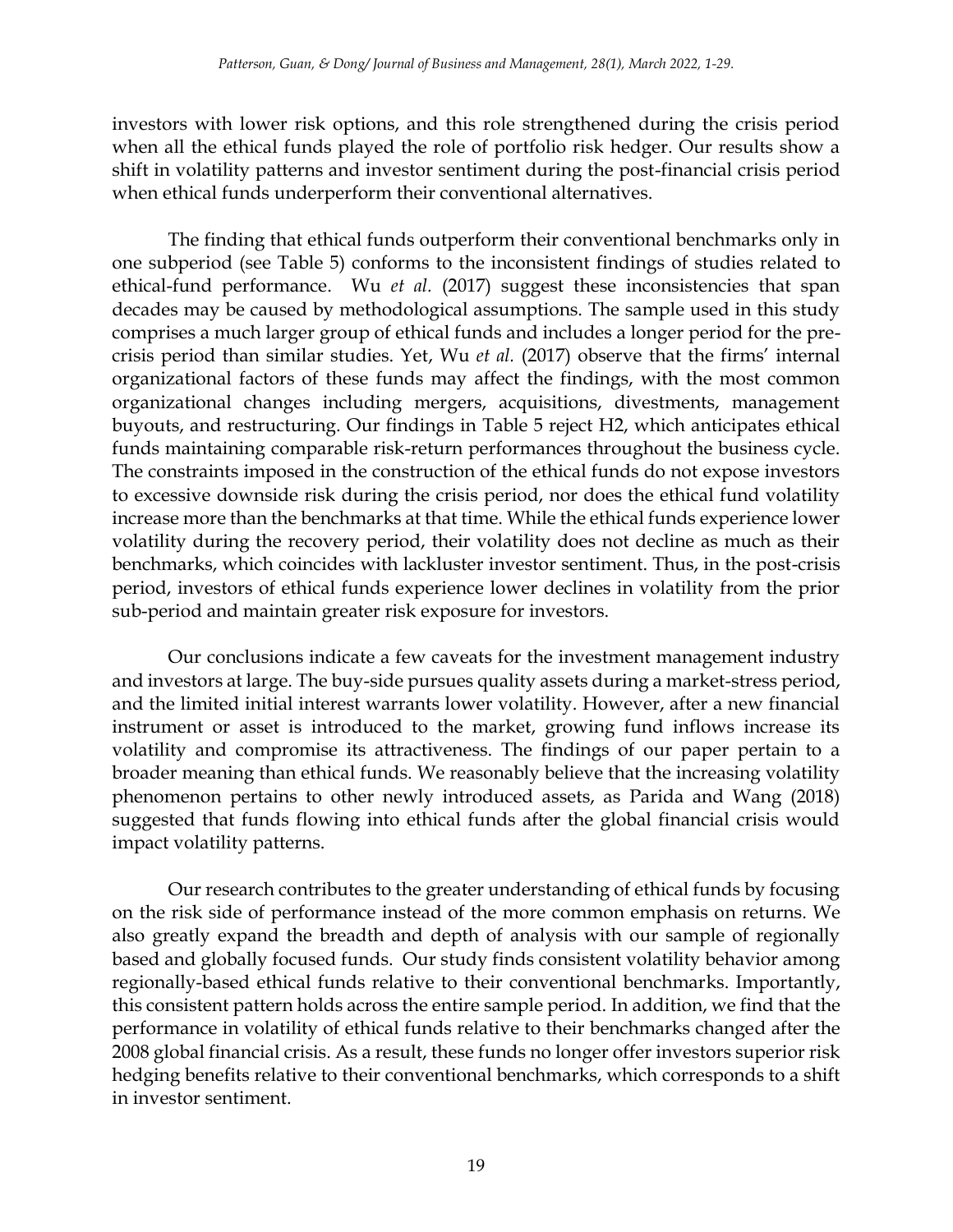The second feature should draw attention from researchers and practitioners. The source of the recent volatility inflation needs to be identified from the theoretical perspective, and more detailed ethical fund products need to be developed, tested, and implemented from the practical perspective. As the size of the net asset values of ethical funds in the global equity market grows, a universal tag of an ethical asset does not serve the demand of multi-dimensional return and risk profiles well. One possible trend of the ethical-fund industry is to sub-categorize the funds by sector, industry, dividend profile, and other common attributes of the equities. The specialization of ethical funds also assists the process of identifying the source of excess return and volatility.

Additionally, a meaningful exploration would be the cross-sectional estimation of ethical funds to examine the existence of an ethical premium, which would be a possible new risk factor. If the risk loading of such a factor were stable and significant, then the excessive intercept of the regression would help future studies separately identify the excessive returns created by the skill of the ethical fund managers versus returns associated with positive attributes of ethical assets within the funds.

#### **References**

- Alzahrani, M., Masih, M., & Al-Titi, O. (2014). Linear and non-linear Granger causality between oil spot and futures prices: A wavelet based test. *Journal of International Money and Finance*, *48*, 175-201.
- Ballestero, E., Bravo, M., Pérez-Gladish, B., Arenas-Parra, M., & Pla-Santamaria, D. (2012). Socially responsible investment: A multicriteria approach to portfolio selection combining ethical and financial objectives. *European Journal of Operational Research*, *216*(2), 487-494.
- Beaumont, R., van Daele, M., Frijns, B., Lehnert, T., & Muller, A. (2008). Investor sentiment, mutual fund flows and its impact on returns and volatility, *Managerial Finance*, 34(11), 772-785.
- Behr, P., Guettler, A., & Miebs, F. (2013). On portfolio optimization: Imposing the right constraints. *Journal of Banking & Finance*, *37*(4), 1232-1242.
- Benson, K. L., & Humphrey, J. E. (2008). Socially responsible investment funds: Investor reaction to current and past returns. *Journal of Banking & Finance*, *32*(9), 1850-1859.
- Bernstein, J. (2014). Why was the housing bubble so much more damaging than the dot.com bubble? *On the Economy*. Available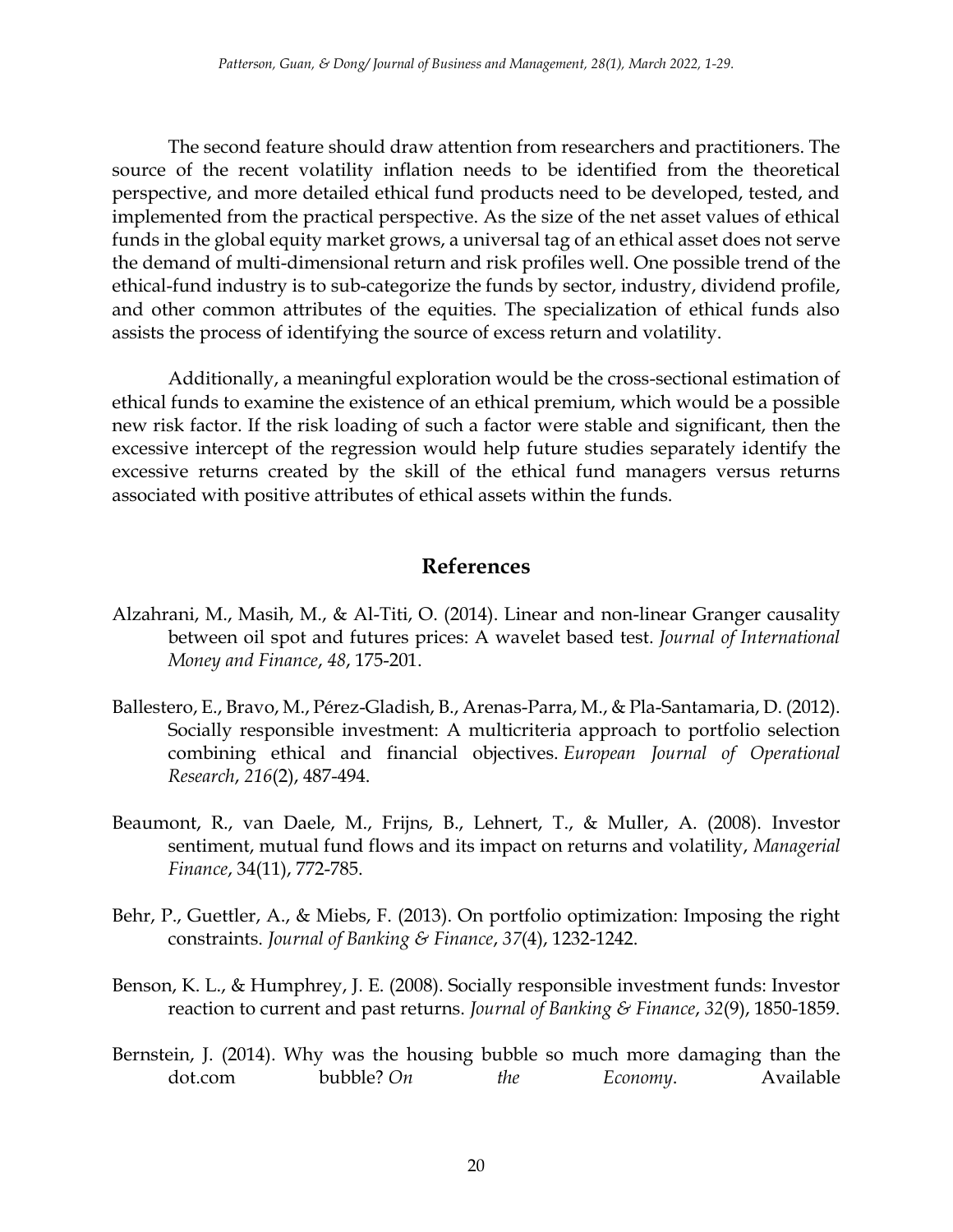at: http://jaredbernsteinblog.com/why-was-the-housing-bubble-so-much-moredamaging-than-the-dot-com-bubble/. (accessed January 31 2019).

- Bertrand, P., & Lapointe, V. (2018). Risk-based strategies: the social responsibility of investment universes does matter. *Annals of Operations Research*, *262*(2), 413-429.
- Bilbao-Terol, A., Arenas-Parra, M., Cañal-Fernández, V., & Bilbao-Terol, C. (2016). Multicriteria decision making for choosing socially responsible investment within a behavioral portfolio theory framework: A new way of investing into a crisis environment. *Annals of Operations Research*, *247*(2), 549-580.
- Bollen, N. P. (2007). Mutual fund attributes and investor behavior. *Journal of Financial and Quantitative Analysis*, *42*(3), 683-708.
- Bollerslev, T., Chou, R. Y., & Kroner, K. F. (1992). ARCH modeling in finance: A review of the theory and empirical evidence. *Journal of Econometrics*, *52*(1-2), 5-59.
- Brzeszczyński, J., & McIntosh, G. (2014). Performance of portfolios composed of British SRI stocks. *Journal of Business Ethics*, *120*(3), 335-362.
- Bushee, B. J. (1998). The Influence of Institutional Investors on Myopic R&D Investment Behavior. *The Accounting Review*, *73*(3), 305–333.
- Chaudhuri, S. E., & Lo, A. W. (2019). Dynamic alpha: A spectral decomposition of investment performance across time horizons. *Management Science*, *65*(9), 4440- 4450.
- Chen, E., & Gavious, I. (2015). Does CSR have different value implications for different shareholders?. *Finance Research Letters*, *14*, 29-35.
- Chiu, H.-H. & Zhu, L (2017). Can mutual fund flows serve as market risk sentiment? An empirical analysis with credit default swaps (CDS) spreads. *The Journal of Risk Finance*, 18(2), 159-185.
- Climent, F., & Soriano, P. (2011). Green and good? The investment performance of US environmental mutual funds. *Journal of Business Ethics*, *103*(2), 275-287.
- Cortez, M. C., Silva, F., & Areal, N. (2009). The performance of European socially responsible funds. *Journal of Business Ethics*, *87*(4), 573-588.
- Cowan, G. (2017). Investors warm to green bonds. *The Wall Street Journal*. Available at: https://www.wsj.com/articles/investors-warm-to-green-bonds-1491790201. (accessed April 2 2018).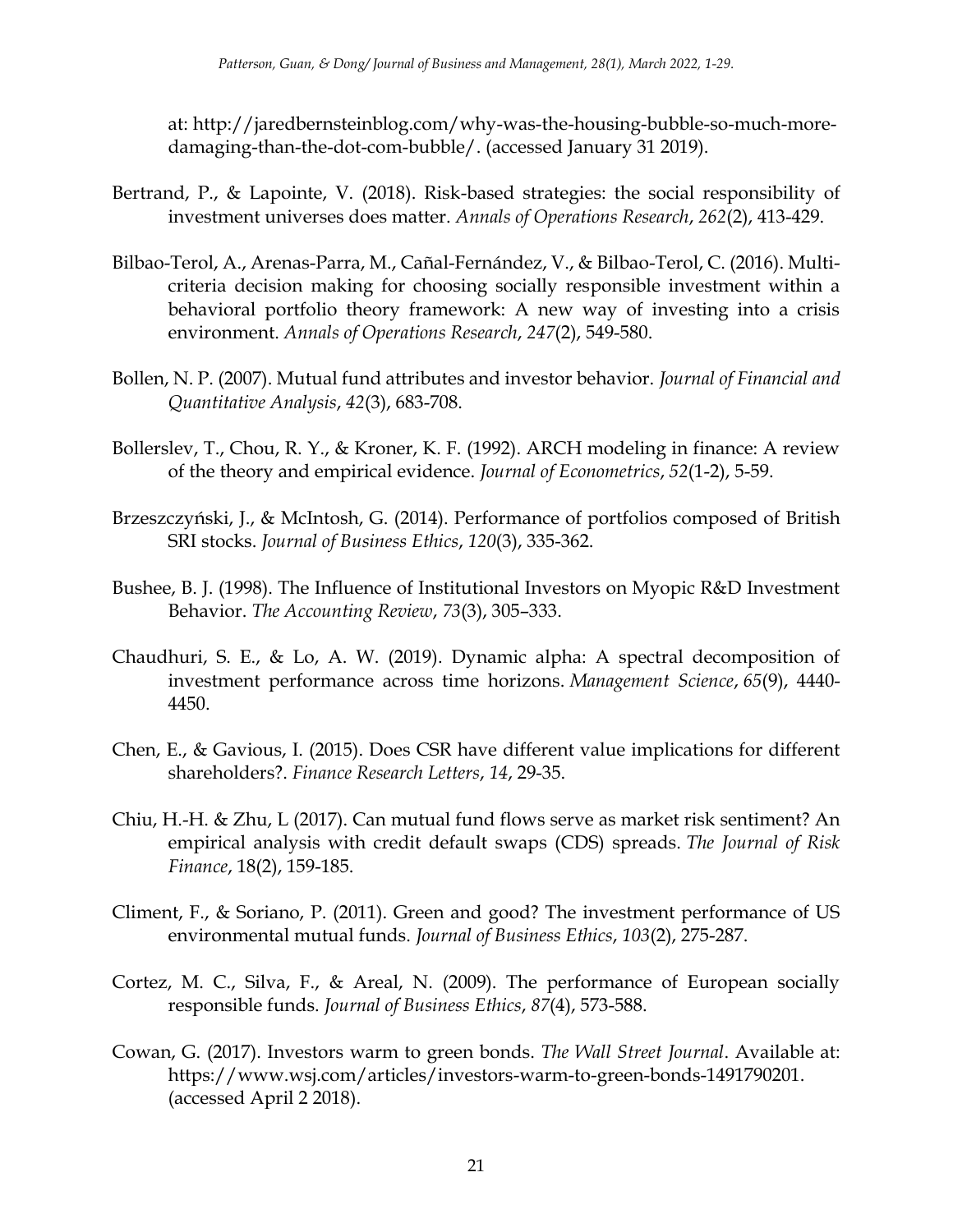- Cox, P., & Wicks, P. G. (2011). Institutional interest in corporate responsibility: Portfolio evidence and ethical explanation. *Journal of Business Ethics*, *103*(1), 143-165.
- Cresson, J. (2009). Systematic risk measures of homogenous investments: Evidence from S&P 500 index mutual funds employing daily returns. *The Journal of Business and Economic Studies*, *15*(1), 48-69.
- Ederington, L. H., & Guan, W. (2005). Forecasting volatility. *Journal of Futures Markets: Futures, Options, and Other Derivative Products*, *25*(5), 465-490.
- Ederington, L. H., & Guan, W. (2010). Longer-term time-series volatility forecasts. *Journal of Financial and Quantitative Analysis*, *45*(4), 1055-1076.
- Frazzini, A., & Lamont, O. A. (2008). Dumb money: Mutual fund flows and the crosssection of stock returns. *Journal of Financial Economics*, *88*(2), 299-322.
- Galema, R., Plantinga, A., & Scholtens, B. (2008). The stocks at stake: Return and risk in socially responsible investment. *Journal of Banking & Finance*, *32*(12), 2646-2654.
- Hau, H., & Rey, H. (2008). Home bias at the fund level. *American Economic Review*, *98*(2), 333-338.
- Hall, R. E. (2013). The routes into and out of the zero lower bound. In *Proceedings-Economic Policy Symposium-Jackson Hole* (pp. 1-35). Federal Reserve Bank of Kansas City.
- Hickey, M., Luongo, C., Nielson, D., & Zhitong, Z. (2015). Does the Number of Stocks in a Portfolio Influence Performance?. *Journal of Portfolio Management*, *41*(3), A1-A4.
- Hirshleifer, D. (2008). Psychological bias as a driver of financial regulation. *European Financial Management*, *14*(5), 856-874.
- Hirshleifer, D., Hsu, P. H., & Li, D. (2013). Innovative efficiency and stock returns. *Journal of Financial Economics*, *107*(3), 632-654.
- Jiang, G. J., & Yüksel, H. Z. (2019). Sentimental mutual fund flows. *Financial Review*, *54*(4), 709-738.
- Jordan, B. D., & Riley, T. B. (2015). Volatility and mutual fund manager skill. *Journal of Financial Economics*, *118*(2), 289-298.
- Laurel-Fois, D. (2018). Beyond appearances: The risk-reducing effects of responsible investment practices. *Business & Society*, *57*(5), 826-862.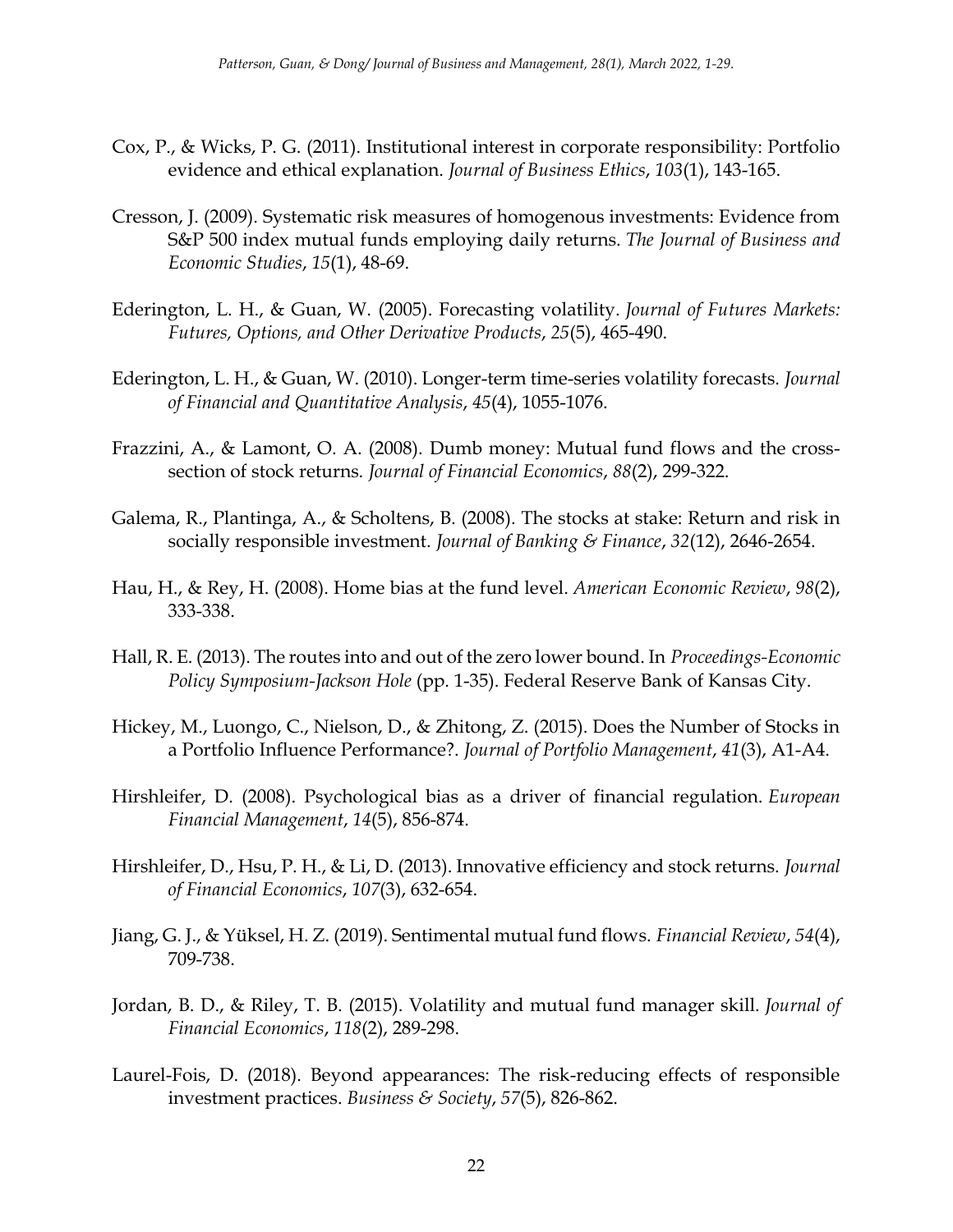- Lee, D. D., Humphrey, J. E., Benson, K. L., & Ahn, J. Y. (2010). Socially responsible investment fund performance: the impact of screening intensity. *Accounting & Finance*, *50*(2), 351-370.
- Leite, P., & Cortez, M. C. (2015). Performance of European socially responsible funds during market crises: Evidence from France. *International Review of Financial Analysis*, *40*, 132-141.
- Mansor, F., Al Rahahleh, N., & Bhatti, M. I. (2019). New evidence on fund performance in extreme events. *International Journal of Managerial Finance*, 15(4), 511-532.
- Mansor, F., & Bhatti, M. I. (2011). Risk and return analysis on performance of the Islamic mutual funds: evidence from Malaysia. *Global Economy and Finance Journal*, *4*(1), 19-31.
- Markowitz, H. (1952). Portfolio selection. *The Journal of Finance*, 7(1), 77-91.
- Michelucci, F. V. (2017). Social impact investments: Does an alternative to the Anglo-Saxon paradigm exist? *VOLUNTAS: International Journal of Voluntary and Nonprofit Organizations*, *28*(6), 2683-2706.
- Moreira, A., & Muir, T. (2017). Volatility‐managed portfolios. *The Journal of Finance*, *72*(4), 1611-1644.
- Nelson, D. B. (1991). Conditional heteroskedasticity in asset returns: A new approach. *Econometrica*, *59*(2), 347–370.
- Nofsinger, J., & Varma, A. (2014). Socially responsible funds and market crises. *Journal of Banking & Finance*, *48*, 180-193.
- Ooi, E., & Lajbcygier, P. (2013). Virtue remains after removing sin: Finding skill amongst socially responsible investment managers. *Journal of Business Ethics*, *113*(2), 199- 224.
- Parida, S., & Wang, Z. (2018). Financial crisis and corporate social responsible mutual fund flows. *International Journal of Financial Studies*, *6*(1), 8, 1-20.
- Rathner, S. (2013). The influence of primary study characteristics on the performance differential between socially responsible and conventional investment funds: A meta-analysis. *Journal of Business Ethics*, *118*(2), 349-363.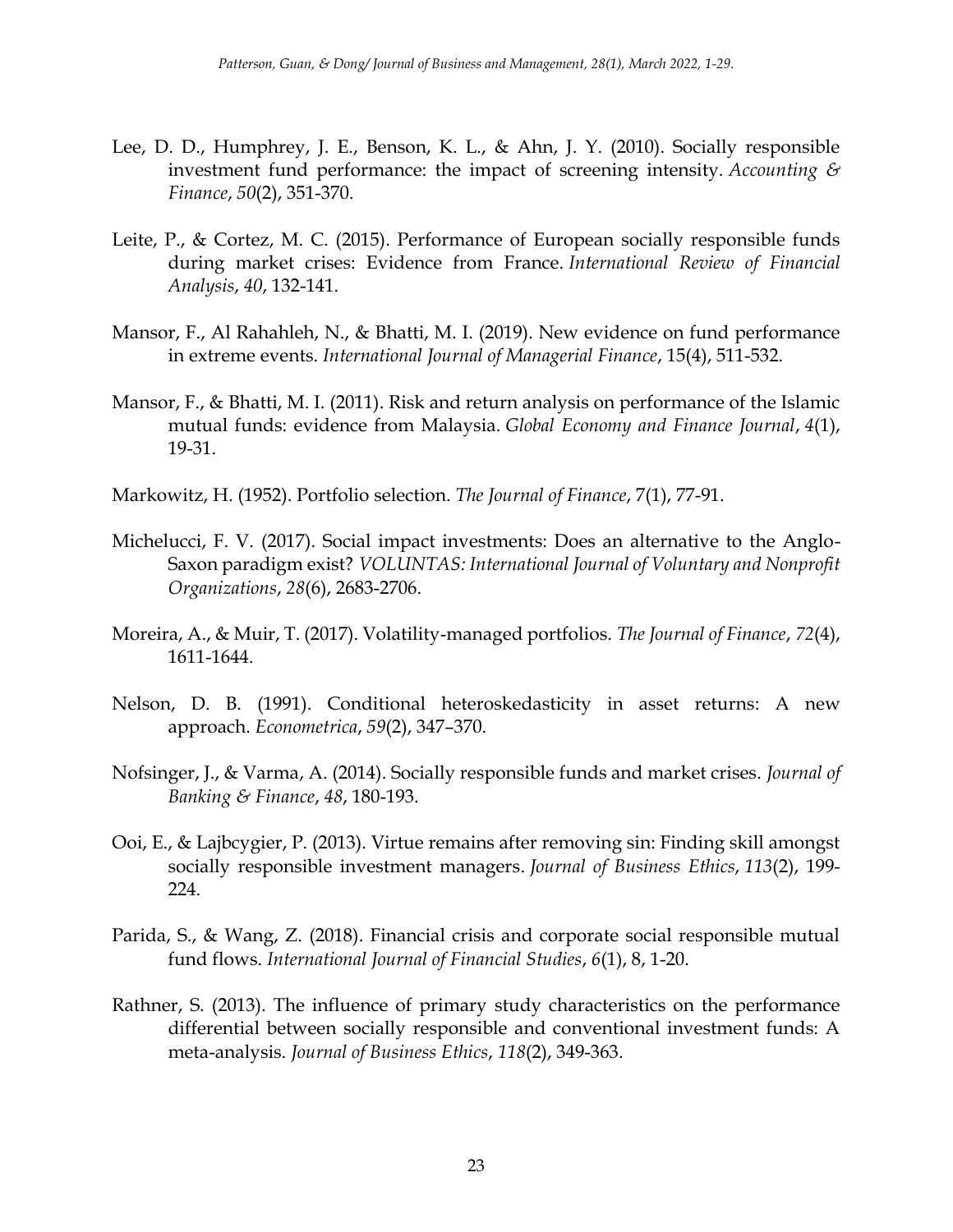- Renneboog, L., Ter Horst, J., & Zhang, C. (2011). Is ethical money financially smart? Nonfinancial attributes and money flows of socially responsible investment funds. *Journal of Financial Intermediation*, *20*(4), 562-588.
- Renneboog, L., Ter Horst, J., & Zhang, C. (2008). Socially responsible investments: Institutional aspects, performance, and investor behavior. *Journal of Banking & Finance*, *32*(9), 1723-1742.
- Sabbaghi, O. (2011). The behavior of green exchange‐traded funds. *Managerial Finance*, 37(5), 426-441.
- Salganik-Shoshan, G. (2017). Business cycle and investment flows of retail and institutional mutual funds. *International Journal of Managerial Finance*, 13(5), 498- 520.
- Shefrin, H., & Statman, M. (2000). Behavioral portfolio theory. *Journal of Financial and Quantitative Analysis*, *35*(2), 127-151.
- Trinks, P. J., & Scholtens, B. (2017). The opportunity cost of negative screening in socially responsible investing. *Journal of Business Ethics*, *140*(2), 193-208.

US SIF (2012). US SIF Trends Report 2012 Release, available at:

- https://www.ussif.org/files/Publications/12\_Trends\_Exec\_Summary.pdf. (Accessed December 22 2019).
- Wu, J., Lodorfos, G., Dean, A., & Gioulmpaxiotis, G. (2017). The market performance of socially responsible investment during periods of the economic cycle–Illustrated using the case of FTSE. *Managerial and Decision Economics*, *38*(2), 238-251.

## **Appendix A: The EGARCH Model**

Analyzing time series of financial data often presents specific characteristics that modeling must attempt to accommodate, such as leptokurtic distributions (fat tails) and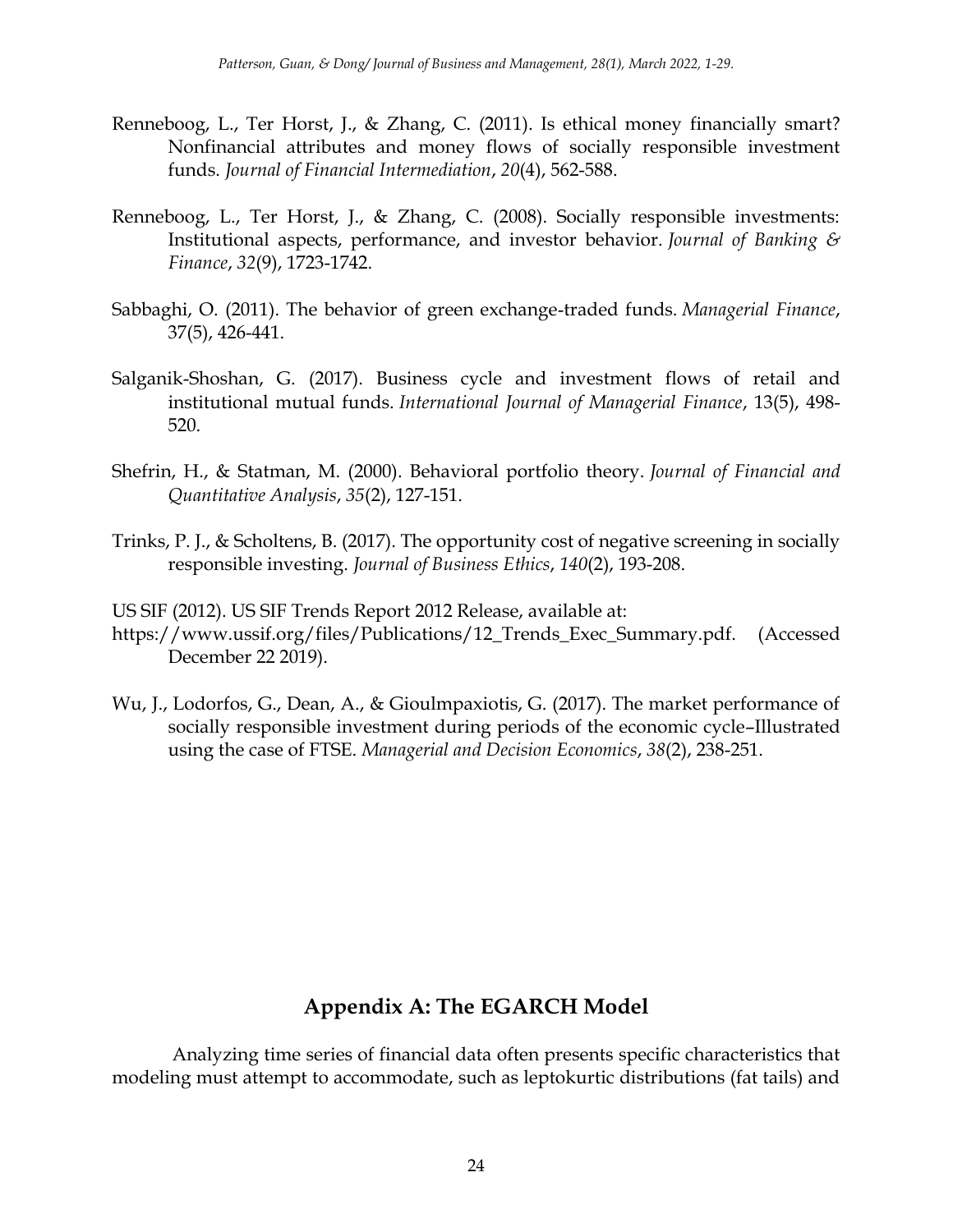asymmetric reactions to shocks. This study employs the EGARCH<sup>1</sup> model to estimate fund volatility given the characteristics within the financial data (Bollerslev *et al.*, 1992). In addition, Ederington and Guan (2010) suggest that the EGARCH model fits a wide variety of markets and forecast horizons and tends to have a longer memory than GARCH.<sup>2</sup>

The EGARCH (1,1) model uses the form:

$$
\ln(\nu_{t+1}) = \alpha_0 + \beta \ln(\nu_t) + \gamma_1 |r_t/\sigma_t| + \gamma_2 (r_t/\sigma_t)
$$
\n
$$
\tag{1}
$$

where  $r_t$  is the excess log return (i.e.,  $r_t = R_t - E_{t-1}(R_t)$ , where  $R_t = \ln(P_t/P_{t-1})$  and  $P_t$  is the net asset value of a fund at time  $t$ , and  $v_t$  is the expected variance of  $r_t$ .<sup>3</sup> Consistent with Ederington and Guan (2010), this paper defines the integrated volatility  $V_{t+s}$  as the geometric average of volatilities from  $t + 1$  to  $t + s$ , and the logarithmic integrated volatility is

$$
\ln(V_{t+s}) = \left(\frac{1}{s}\right) \sum_{k=1}^{S} \ln(\nu_{t+k}) = \lambda_{1S} + \lambda_{2S} \sum_{j=0}^{J} \beta^j \left| r_{t-j} / \sigma_{t-j} \right| + \lambda_{3S} \sum_{j=0}^{J} \beta^j \left( r_{t-j} / \sigma_{t-j} \right) \tag{2}
$$

The implied  $\lambda$  parameters are

 $\overline{\phantom{a}}$ 

$$
\lambda_{1S} = \left(\frac{1}{S}\right) \sum_{k=1}^{S} \left[ (\alpha + \gamma_1 \sqrt{2/\pi}) \sum_{j=0}^{k-2} \beta^j + \alpha' \beta^{k-1} \right] \tag{3}
$$

$$
\lambda_{2S} = \left(\frac{\gamma_1}{S}\right) \sum_{k=1}^{S} \beta^{k-1} \tag{4}
$$

$$
\lambda_{3S} = \left(\frac{\gamma_2}{S}\right) \sum_{k=1}^{S} \beta^{k-1} \tag{5}
$$

We calculate volatility at both the mean and the median levels and use the latter as a robustness check of our conclusion. We find no systematic pattern of volatility bias in the different financial markets nor during the three sub-periods. Furthermore, test results show that the mean volatilities are symmetrically distributed around the median volatilities, though our paper presents only mean results.

<sup>1</sup> Like GARCH, EGARCH is used to model financial time series that exhibit time-varying volatility and volatility clustering. The EGARCH is an improved form of GARCH because it better captures the volatility asymmetry in which negative shocks (events, news, and so on) tend to impact volatility more than positive shocks.

<sup>&</sup>lt;sup>2</sup> Ederington and Guan (2005) observe that the GARCH  $(1,1)$  model generally produces greater accuracy than the historical standard deviation and exponentially weighted moving average models. However, their study finds no overwhelming advantage between GARCH and EGARCH.

<sup>&</sup>lt;sup>3</sup>For example, over the pre-crisis period, the parameters of the EGARCH estimation for the S&P 500 index are:  $\alpha_0$  =  $-0.1372$ ;  $\beta = 0.9854$ ,  $\gamma_1 = 0.0641$ ,  $\gamma_2 = -1.7051$ .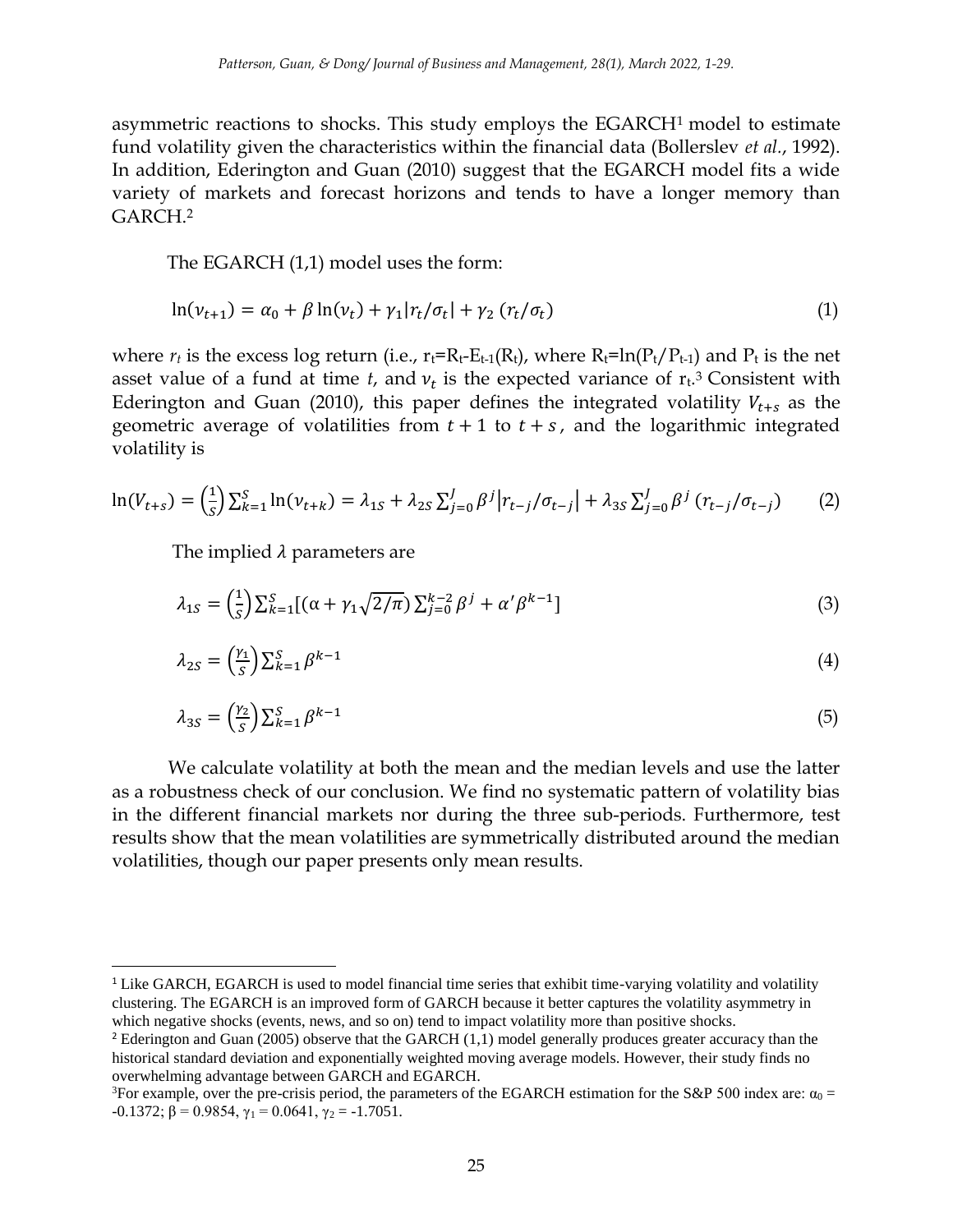#### **Appendix B: The Wavelet Method**

We examine the impact of investor sentiment on fund volatility behavior and use the wavelet approach to transform the time domain series of sentiment into the timefrequency domain (See Chaudhuri and Lo, 2019.). This process allows us to examine investor sentiment across our sample period and detect significant changes, particularly if a time-varying lead-lag relation exists, as emphasized in Alzahrani *et al.* (2014) and Chaudhuri and Lo (2019), and identify appropriate structural breaks in the data.<sup>4</sup>

The transformation function of the mother Morlet wavelet is

$$
\psi(t) = \pi^{-1/4} e^{i\omega t} e^{-t^2/2}
$$
\n(6)

where  $\psi(t)$  is the transfer operator, and *t* is the time scale of the time series variables.

The angular frequency  $\omega$  is 6, and the measurement period is  $\pi/3$ . This wavelet transforms an asset return  $r_t$  and sentiment  $sent_t$  in the time domain to a set of wavelets with different time  $\tau$  and scale s:

$$
Wave. r(\tau, s) = \sum_{t} r_t \frac{1}{\sqrt{s}} \psi^* \left( \frac{t - \tau}{s} \right)
$$
 (7)

*Wave.sent*(
$$
\tau
$$
, $s$ ) =  $\sum_{t} sent_t \frac{1}{\sqrt{s}} \psi^* \left(\frac{t-\tau}{s}\right)$  (8)

where  $\tau$  is the shift variable and  $s$  is the control variable of frequency. The square of the amplitude is the wavelet energy density of a time series. We adopt the wavelet power spectrum in this study; it demonstrates the density of return and investor sentiment under investigation at multiple frequency levels on the time axis. We calculate the power spectrum as:

$$
Power(\tau, s) = \frac{1}{s} \cdot |Wave(\tau, s)|^2
$$
\n(9)

We measure the co-movement between investor sentiment and the asset return in time and frequency domains using the wavelet power spectrum in Eq. (9), which remains between 0 and 1. A higher value reflects a stronger co-movement, with the synergy between the two values strengthening as the value increases. Thus, we can identify those periods where investor sentiment moves together with returns in the time and frequency domains by observing the period and frequency spectrum.

 $\overline{\phantom{a}}$ 

<sup>4</sup> Appendix C provides details for our designation of these subperiods.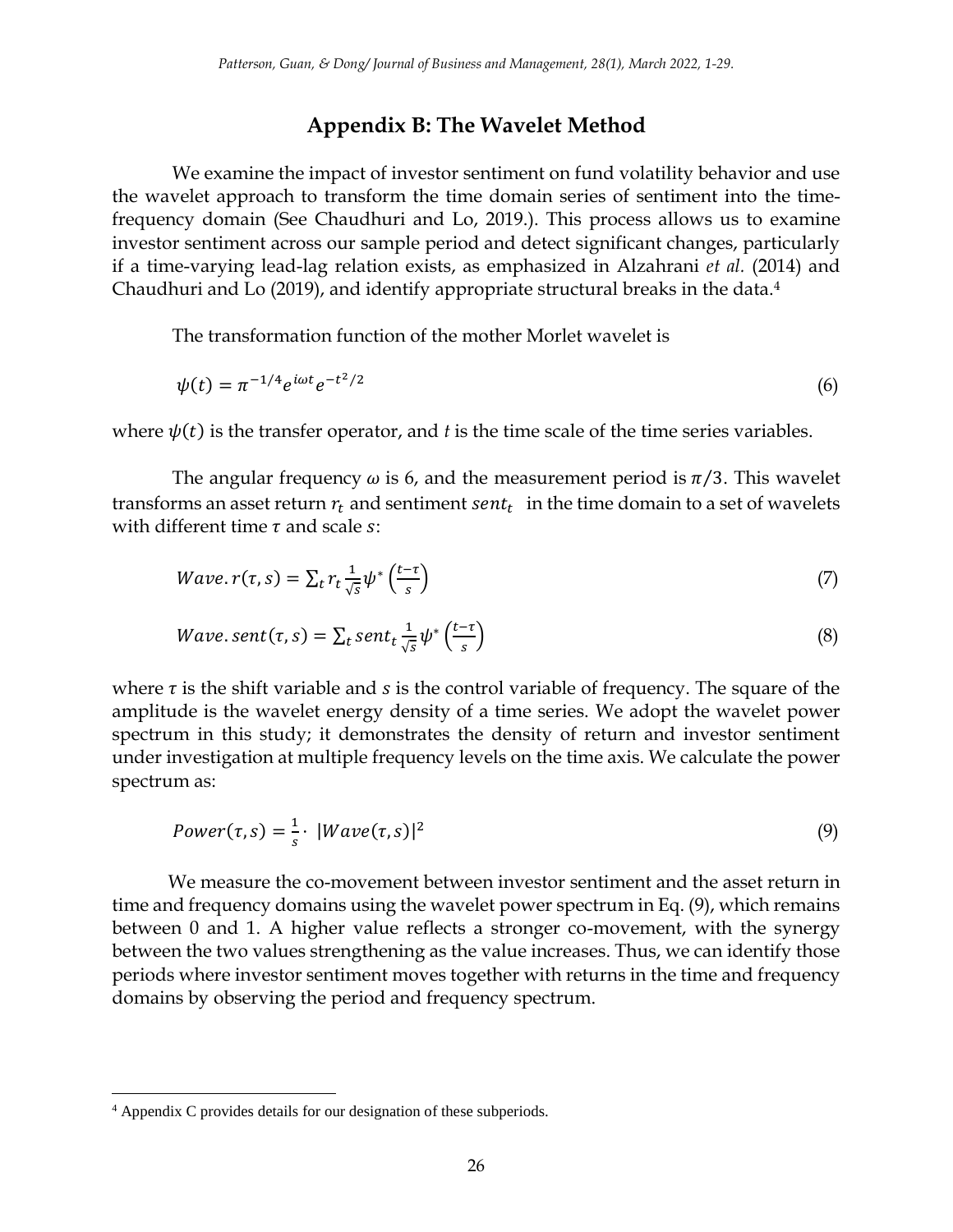# **Appendix C: Time Periods**

Our study focuses upon the 2008 global financial crisis without isolating the 2001 tech bubble crisis in our review for reasons besides not being supported by the Morlet wavelet analysis. First, according to Bernstein (2014), the dot com bubble centers upon losses in equity investments. Equity speculation occurs primarily in the U.S., where most of the stock market wealth accrues to the top 10%, with more than 30% owned by the top 1% of household income shareholders. Thus, the dot com crisis does not introduce an overwhelming contractionary cycle. The outflow from the high-tech company shares remains a consistent investment preference in the ESG shares within the commonly accepted range of market correction rather than a crisis. We observe such investment behavior with the moderate drop of the Dow Jones Industrial Average. The Dow lost 6.17%, 5.35%, and 16.76% of its value in 2000, 2001, and 2002, while the Nasdaq Composite Index lost 39.28%, 21.05%, and 31.53% during the period of the global financial crisis in our study.

Additionally, the 2008 financial crisis leads to an outflow of capital from the financial markets due to the weakening operating cash inflows of institutional investors. This outflow of capital does not proportionately reduce the performance of assets across various asset classes. Instead, it skews the risk preference and redevelops the priorities of strategic portfolio allocation. Hall (2013) explains that the difference between the 2001 dot com bubble and the 2008 financial crisis resides most clearly in their different impacts on the U.S. financial system. In 2001, the value of business asset valuation fell dramatically, particularly in tech-related industries, but the financial system, while volatile, showed no signs of fundamental stress. A second difference between the dot com and global financial crises revolves around high-frequency trading strategies and algorithm implementations that increasingly impact the equity market's volatility. At the time of the dot com bubble, technological limits greatly reduce the effect of such trades. However, high-frequency trading strategies are pervasive by the time of the 2008 financial crisis. As a result, the volatilities of the two periods, the first being feardriven and the second being order-driven, are less comparable because of such technical and institutional developments.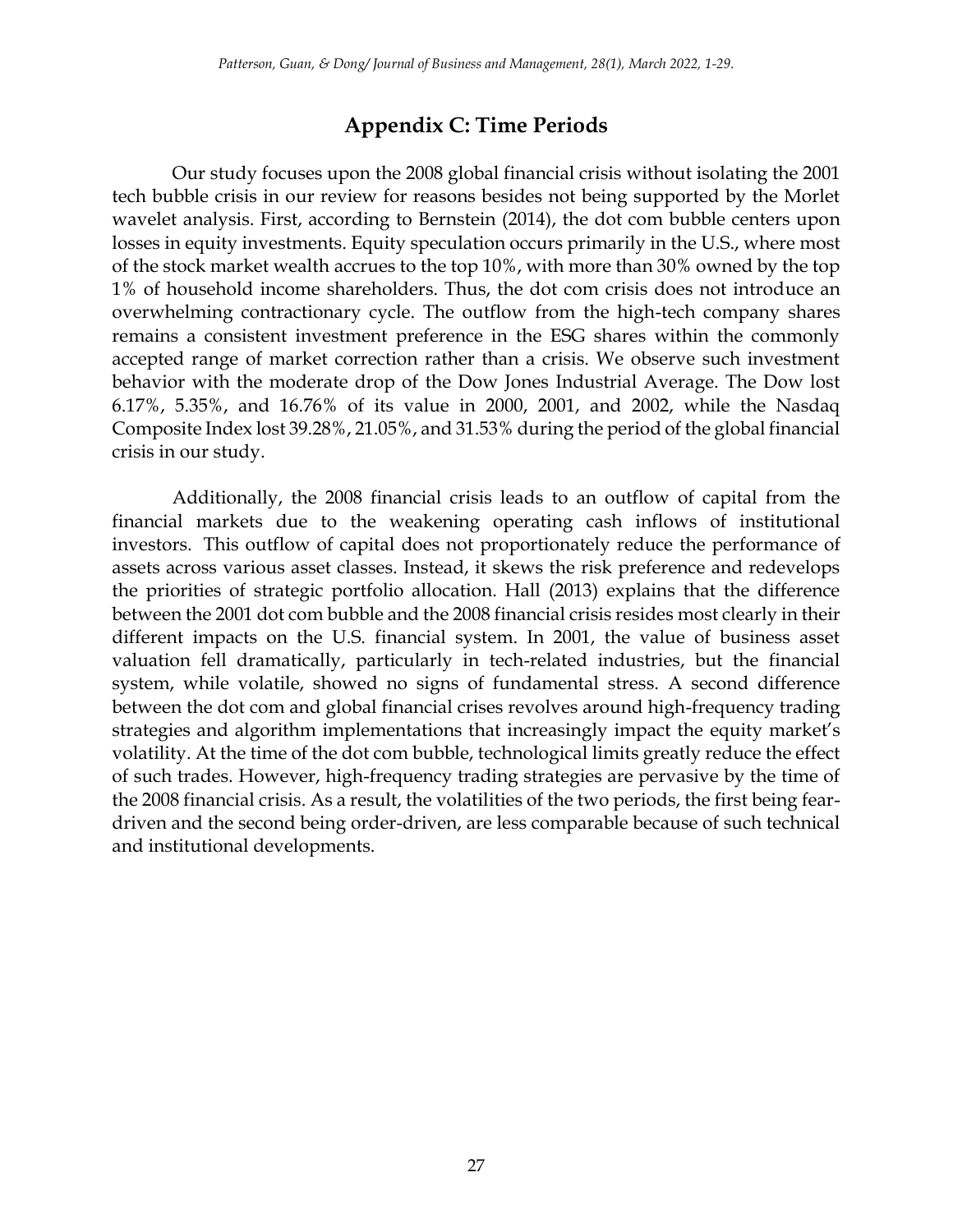# **About the Author**

#### Gary A. Patterson\*

*University of South Florida 140 7th Ave South, LPH 415A St Petersburg, FL 33701, USA Tel.: +1-727-873-4005 E-mail:* pattersg@usf.edu

#### Wei Guan

*University of South Florida 140 7th Ave South, LPH 415A St Petersburg, FL 33701, USA Tel.: +1-727-873-4945 E-mail:* wguan@usf.edu

#### Huijian Dong

*New Jersey City University 2039 Kennedy Blvd Jersey City, NJ 07305, USA Tel.: +1-201-200-2001 E-mail:* hdong@njcu.edu

\*Corresponding author

**Gary A. Patterson** is the Tiedemann-Cotton Professor of Finance at the Kate Tiedemann School of Business and Finance at the University of South Florida. He teaches graduate and undergraduate courses. Dr. Patterson received his Ph.D. from the University of North Carolina – Chapel Hill and M.B.A. from the University of Texas – Austin.

**Wei Guan** is a Professor of Finance at the Kate Tiedemann School of Business and Finance of the Muma College of Business at the University of South Florida. He teaches classes at the undergraduate, graduate, and M.B.A levels such as the Principals of Finance, the Financial Institutions and Markets, the Advanced Corporate Finance, the Options and Futures, the International Financial Management, and the Advanced Money and Capital Markets. Dr. Guan received his Ph.D. in Finance from the University of Oklahoma and an M.B.A. from Oklahoma City University. His main research interests are derivative securities, bonds, and financial risk management. He has published papers in journals such as *the Journal of Financial and Quantitative Analysis, the Journal of Financial Markets, the Journal of Banking and Finance, the Journal of Futures Markets, the Journal of Derivatives, the Journal of Fixed Income, the Journal of International Money and Finance, and the Journal of*